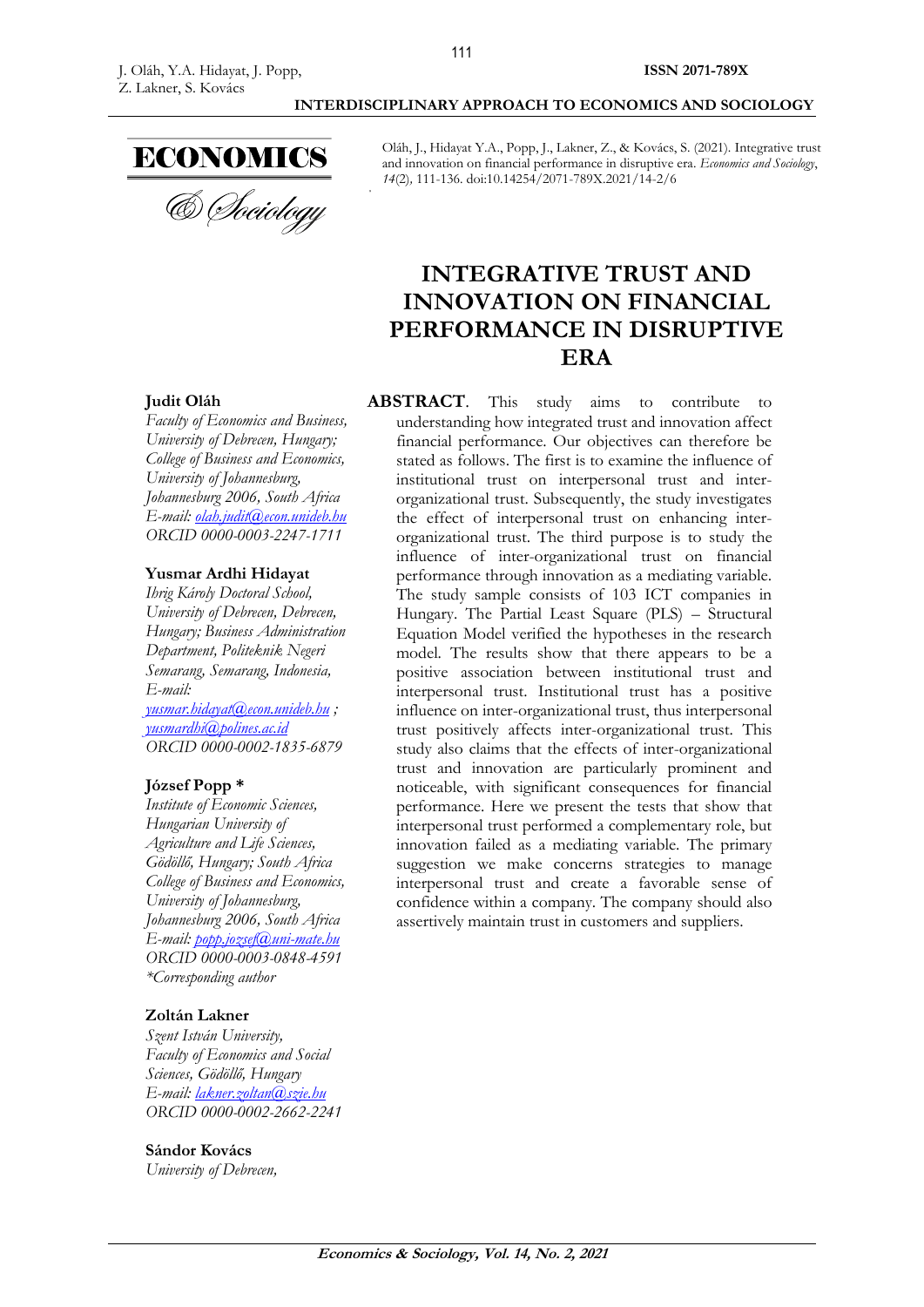*Faculty of Economics and Business, Debrecen, Hungary E-mail: [kovacs.sandor@econ.unideb.hu](mailto:kovacs.sandor@econ.unideb.hu) ORCID: 0000-0002-1216-346X*

*Received*: August, 2020 *1st Revision*: March, 2021 *Accepted*: May, 2021

DOI: 10.14254/2071- 789X.2021/14-2/6

**JEL Classification***:* D23, L25, L86

**Keywords:** institutional trust, interpersonal trust, interorganizational trust, innovation, financial performance, PLS-SEM, ICT company, Hungary.

### **Introduction**

With the development of Industry 4.0 in recent years, the Hungarian Information and Communication (IC) sector has had a significant impact on the economy. This sector contributed 5% of the overall gross domestic product (GDP) back in 2018 (KSH, 2020). The IC sector is also the backbone supporting Industry 4.0 in the manufacturing sector, which contributes 22% of GDP. Besides, the innovative applications of the IC sector also enable other sectors, such as wholesale and retail trade, public administration, real estate and transportation to perform e-business. The IC sector in Hungary consists of about 1400 ICT companies. They booked revenues of approximately 0.7 billion euros in 2018, and this was expected to surge by approximately 45% in 2019 (EMIS, 2020). This upward trend is expected to continue, to be followed by the challenges to achieve and maintain significant returns under conditions of competitive pressure (Oláh et al., 2019a). As a result of these pressures, about 10% of ICT companies have closed down in the last two years (EMIS, 2020).

In order to survive in a disruptive era, ICT companies should maintain efficient production, develop trusted collaborations, and improve innovation to achieve profit. These issues have been thoroughly studied and well documented by various scholars, particularly Bilan et al. (2019) and Lechman (2018). In an internal organization, trust supports both efficiency (Sako, 1992) and effectiveness by simplifying interpersonal relations and internal integration (Bugdol, 2013). The ability to enhance interpersonal trust within a company has been confirmed by better productivity in employees' performance. In turn, workers' productivity may improve a company's performance (Brower et al., 2009; Fulmer & Gelfand, 2012). Studies have validated a consistent connection between interpersonal trust and a company's performance (Brower et al., 2009; Fulmer & Gelfand, 2012; Kliestikova et al., 2017). Indeed, some analyses have shown that interpersonal trust may reduce internal transaction costs (Davis et al., 2000; Dyer & Chu, 2003; Zvaríková & Majerová, 2014).

Observational studies have made evident the fact that ICT companies should create a network with their business partners to support production (Ključnikov<sup>1</sup>, et al., 2019; Oláh et al., 2017) and maintain social collaboration (Mura et al., 2015; Oláh et al., 2019b), and to access pivotal resources (Pratono, 2018). More recently, it has been revealed that a social network including trust in partners enhances business performance as a result of reducing external transaction costs (Almășan et al., 2019; Sako, 1992; Sako & Helper, 1998). This finding was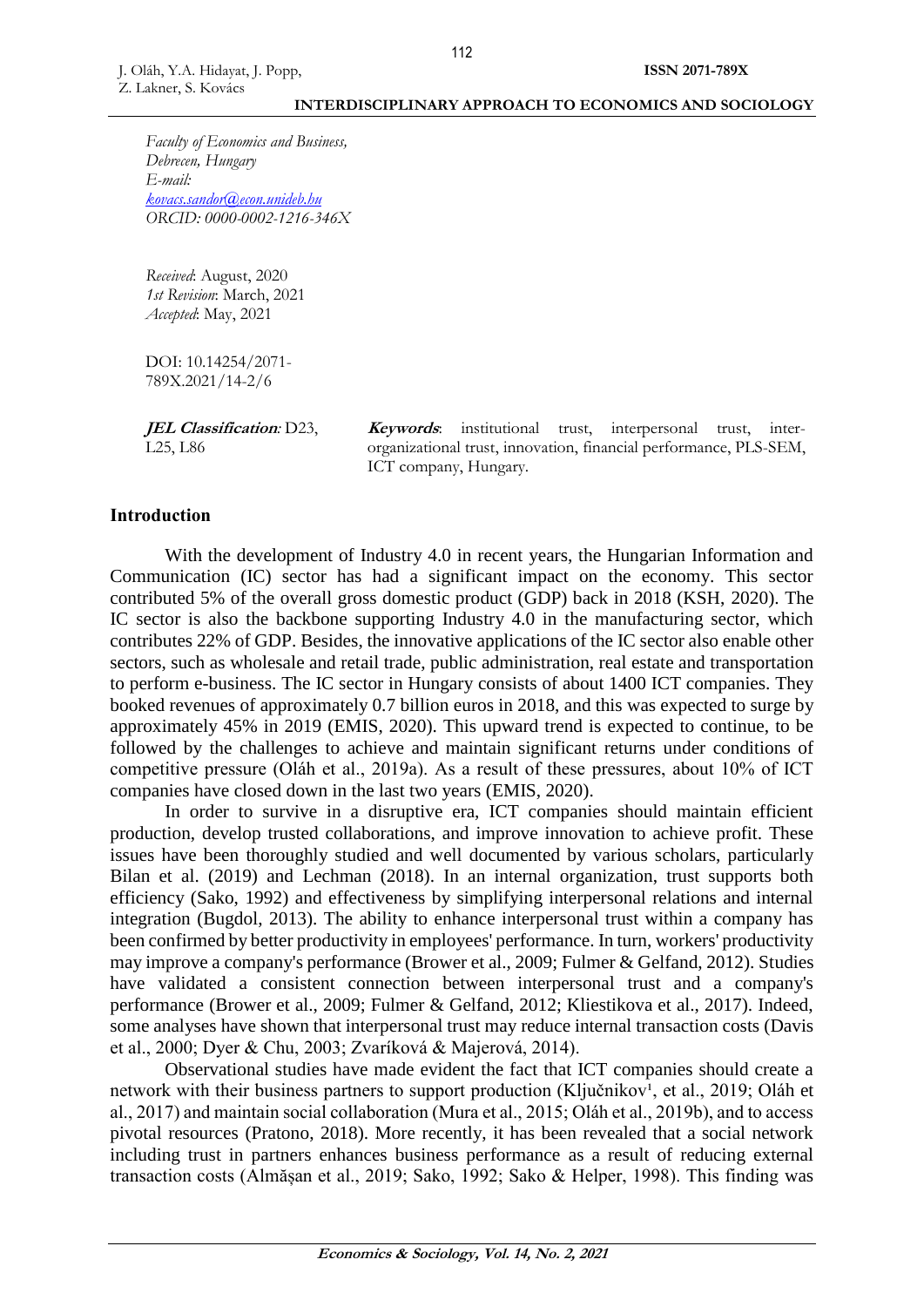also backed by Uzzi (1996). Williamson (1993b) concluded that trust as an economic safeguard in networking may reduce transaction costs and increase innovation (Meyer & Meyer, 2017; Molina-Morales et al., 2011; Vaníčková & Szczepańska-Woszczyna, 2020). Some studies have also observed a strong relationship between inter-organizational trust, business performance, and innovation (Kovacova et al., 2019; Wang et al., 2011; Zaheer et al., 1998). In fact, innovation implies greater trust within collaborations due to extensive time problems, the appropriation of further risk, and a greater reliance on external forces (Afonasova et al., 2019; Revilla & Knoppen, 2015; Todorović et al., 2019). This is consistent with the idea that external authorities, such as institutions, may provide legal protection and an appropriate business climate as the requirements for collaborations (Goergen et al., 2013). As a consequence, performance of various institutions may promote trust in the institutions which they are connected to, to rebuild - or to weaken - interpersonal trust and trust in business partners (Brehm & Rahn, 1997; Levi, 1996; Sroka et al., 2014).

Recent studies have shown that trust is a decisive concept related to firm performance, but this remains an arguable area of inquiry. Although the majority of studies suggested that a higher level of inter-organizational trust (Robert Galford & Anne Seibold Drapeau, 2003) had a definite impact on business performance (Allen et al., 2018; Davis et al., 2000; Dyer & Chu, 2003; Iancu & Nedelea, 2018), this issue remained open for debate. Recent investigations have demonstrated that trust also had an inconsistent effect on a company's performance (Baranyai et al., 2012; Robert W Palmatier et al., 2006). Besides, Johnston et al. (2004) concluded that the level of trust in business partners had no significant impact on company performance. Dvorsky et al. (2020) argued that strategic management of companies had a positive impact on their performance. Zaheer et al. (1998, p. 154) argued that interpersonal trust within a company had no direct effect on performance. Regarding the impact of institutional and company performance, Goergen et al. (2013), for example, examined the idea that country trust and firmlevel trust acting together had a positive effect on performance and were substitutes for each other. Almási & Zéman (2019) pointed out that human factors and elements of corporate controlling had a positive effect on business operations and growth. On the other hand, trust in the public and stakeholders has a negative influence on a company's profitability (Oláh et al., 2019b). From this review of different results, the main point to conclude is that limited attention in the previous research has been paid to the relationships between interpersonal trust, interorganizational trust, institutional trust and business performance simultaneously.

Therefore, in this study, we propose a novel approach to understanding how integrative trust affects financial performance. Integrative trust consists of institutional trust, internal trust, and inter-organizational trust. The conceptual framework starts from institutional trust as an external variable, which will empower both internal trust and inter-organizational trust in a company. Then, internal trust will boost the influence of trust between the company, and its partner(s), which affects innovation and financial performance. This study has three important purposes. The first objective is to investigate the influence of institutional trust on interpersonal trust and inter-organizational trust. The second objective is to evaluate the effect of interpersonal trust on empowering inter-organizational trust. The final purpose of this research is to examine the influence of inter-organizational trust on financial performance through innovation as a mediating variable. This study starts with the fundamentals of social capital, transaction cost, types of trust, innovation and financial performance, to develop a theoretical framework. We then provide details on the experimental method used, i.e. the sampling method and the operational variables. We proceed with discussing the results, and drawing the conclusions.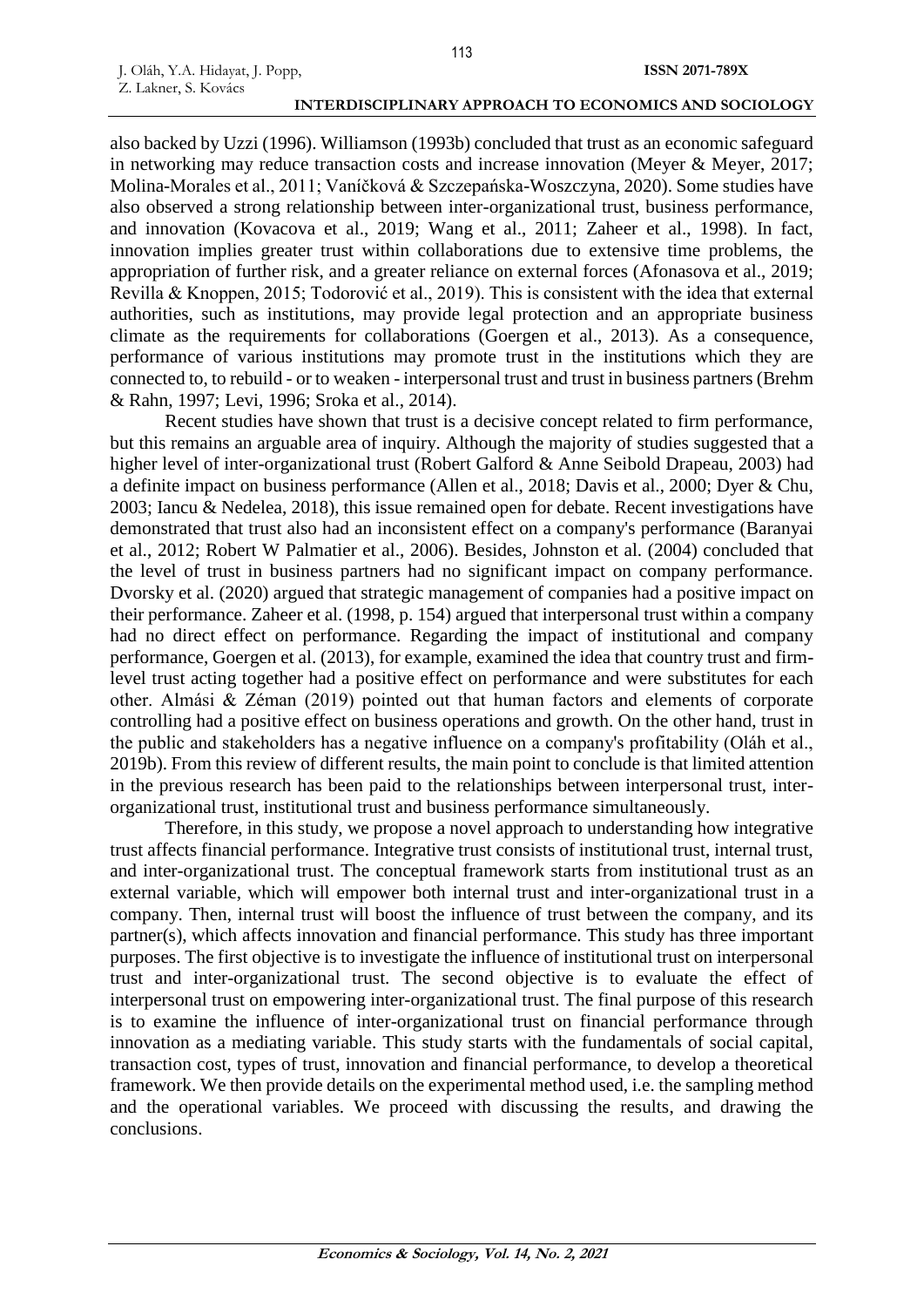## **1. Literature review**

We briefly reviewed the relevant perspectives and previous studies in order to address integrative trust, innovation, and financial performance. Some of the material presented in this literature review has been published in academic journals. First, we explored the underlying theory, from the social capital connected to transaction cost and various types of trust. Then we paid special attention to discussing the direction between institutional trust, interpersonal trust and inter-organizational trust. Finally, we also reviewed the influence of inter-organizational trust on financial performance with innovation as a mediating variable to support our hypotheses.

## *Social capital*

From our systematic review, we approached social capital theory from two perspectives, an ego-centric and a socio-centric view. The ego-centric viewpoint describes an employee or manager as a principal factor who gives and takes resources from the company's organization (Adler & Kwon, 2002). Meanwhile, the socio-centric perspective defines how a company in a network or linkage may provide cohesiveness with business partners and enhance production capacity for mutual performance (Suseno & Ratten, 2007). This approach is in line with other proven links between social factors and performance, such as corporate social responsibility and financial performance (Myšková & Hájek, 2019), the effectiveness of social dialogue and outcomes for employees and entrepreneurs (S. Bilan et al., 2020), social capital, motivation and successful business continuity (Wiroto & Taan, 2019). The socio-centric concept illustrates trust enhances a cooperative engagement between the company and its business partners. The concept of social capital, consisting of trust, social norms, networks, and mutuality may enhance mutual advantages. The internalization of social capital in a collaboration provides the opportunity to obtain an approach to assessing worthwhile sources of assets (Pratono, 2018). In this research, we describe trust and networks as the proxy of the social capital concept. Most studies have demonstrated that companies with the capability to develop trust and networks may enhance their business performance (Ayu et al., 2020; Cooke & Wills, 1999; Cygler & Sroka, 2017; Gaur et al., 2011; Moeller, 2009; Pratono, 2018; Seppänen et al., 2007; Shahmehr et al., 2015), which is consistent with our framework. The underlying mechanism of how trust as social capital enhances business performance is clearly framed within the transaction cost perspective.

## *Transaction costs*

Companies generate profit and exchange costs when it produces products and services, and many firms enhances production by considering internal and external exchange costs. A company has high expenditure on the costs of its internal and external exchanges, which are referred to as transaction costs (TC). In its internal organization, companies are able to expand production by considering the capability of its internal human resources often through specialized investment in the development of human capital. As a result, employees learn and develop particular competencies to support targeted company production.

Managers control and monitor his/her employees as they perform the work. However, a manager successfully develops increased interpersonal trust in an internal company in order to reduce controlling and monitoring costs (Davis et al., 2000; Dyer & Chu, 2003). As a result, interpersonal trust enhances work performance (Bugdol, 2013; Fukuyama, 1995; Sako, 1992). Besides, a company decides to expand its production when its internal exchange costs are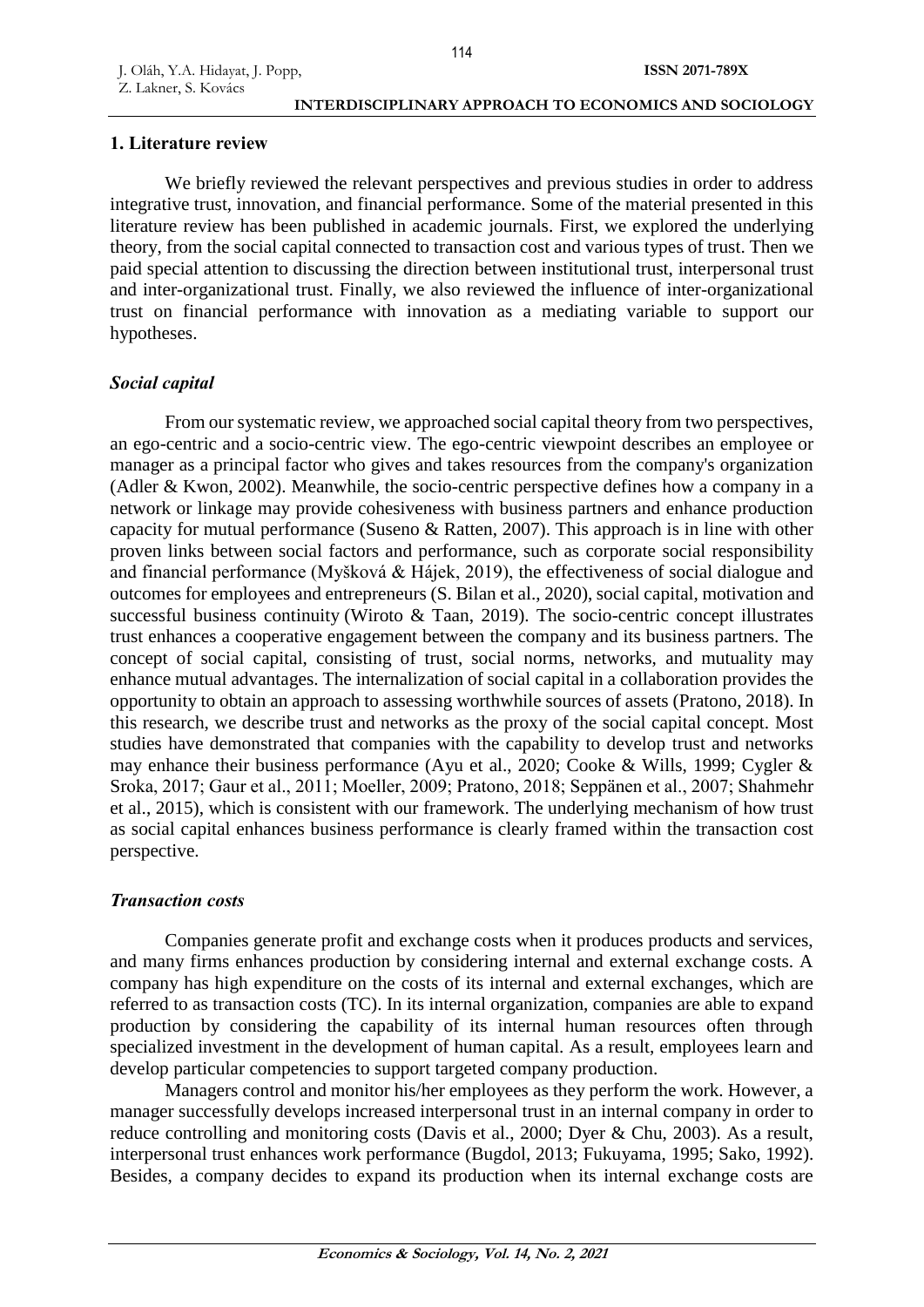cheaper than its external exchange costs. However, when the internal exchange costs exceed its external exchange costs; as a consequence, the company decides to expand production by implementing collaboration with its business partners. Hence, a company considers the external TC, for instance, the cost of searching for suppliers, negotiating prices, and making contracts. In addition, a company should control its partners to ensure they fulfill the agreement (Baye  $\&$ Prince, 2017; Chao, 2011).

The activities mentioned above increase the level of transaction costs. Subsequently, the company can reduce transaction costs by efficiently reducing external exchange costs within a vertical integration and/or by market governance. The firm can implement various types of vertical integration through asset specificity, when encountering uncertainty, and repeat transactions frequently (Crook et al., 2013). The company collaborates with its business partners by implementing a relationship-specific exchange. This type of exchange occurs when the parties have made a specialized investment, for example, regarding site-specificity, physical-asset specificity, dedicated assets, and human capital. Dedicated assets represent the general investment made by the company in an exchange with a particular partner. This describes the way in which a company may collaborate with its partners in order to exchange assets to support production. The collaboration is framed as a contract with the partner. The company trusts the partners to minimize the level of transaction costs. Besides, trust in partners has a governance role as it controls the partner who performs the agreements in the contract (Baye & Prince, 2017; Crook et al., 2013; Williamson 1988). The company should manage cooperation with the partner - in collaboration with the partner - because this supports the production process (Chao, 2011). A company can reduce a partner's opportunistic behavior by implementing trust (Zaheer & Venkatraman, 1995). The company should implement trust as a cost-effective safeguard to maintain mutual dependency with its partner's trust (Williamson, 1993a). Guarantee schemes can avoid the risks which may result in additional costs and are counter-productive to the agreements in the contract (Mugarura, 2016). If the company trusts its partner, it may benefit from minimized costs. Many scholars argue that trust involves costs when the partners do not perform the agreement. As a consequence, the company can mitigate the risk through trust in its partners. An adequate safeguard to reduce transaction costs is trust in partners and internal trust (Williamson, 1993a). Besides, institutional trust supports the level of both types of trust.

## *Institutional trust, internal trust and inter-organizational trust*

Zaheer et al. (1998) describe trust as the expectation that a party which is relied on will fulfill its responsibilities, act in an expected way, and avoid opportunism; they also discuss the possibility of risk. Trust can be expressed in different forms, including cognitive, behavioral, and emotional, at both interpersonal and inter-organizational levels. Interpersonal trust also consists of three components: reliability, predictability, and fairness, but with an individual as both the referent and the origin of trust. Meanwhile, inter-organizational trust has three characteristics: reliability, predictability, and fairness. Institutional trust refers to the confidence level of the company in various institutions (Askvik & Jamil, 2013; Bursian et al., 2015; Oláh et al., 2019b). Trust in the institutions in a nation will affect business. For instance, trust in government is the expected extent of a company's trust in the quality of a bureaucracy which operates autonomously from political pressure. The business believes that the government has the strength and expertise to govern without the business having to deal with severe changes in policy, and that it provides a service to business (Goergen et al., 2013; Porta et al., 1996; Rim & Dong, 2018).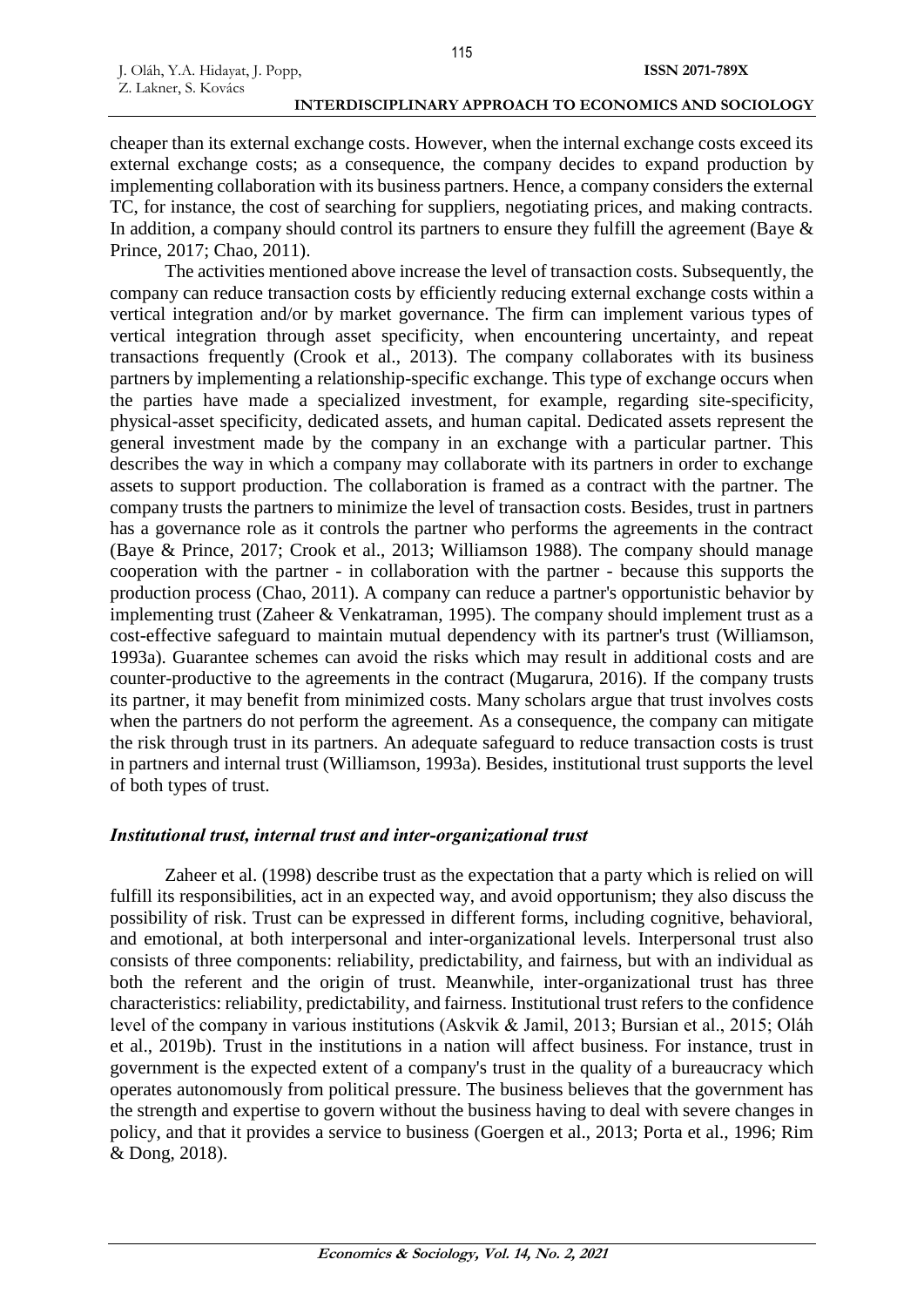A company starts a collaboration with a level of trust, either high or low, regarding the performance of various institutions, and for various recognized reasons (Kadefors, 2004). When managers decided to sign a contract, they call for some safeguards that ensure the transactions will be fulfilled. The government performance creates personal trust (Brehm & Rahn, 1997; Levi, 1996). The judicial authorities also support partnerships between parties. When conflicts emerge between the parties, the law provides an ultimate safeguard to enforce the agreements in the contract (Ring & Van de Ven, 1992). Governments, legal systems, institutions, and common rules affect cooperation (Kadefors, 2004). To sum up, the performance of various institutions creates trust and collaboration. Subsequently, institutional trust empowers internal trust and inter-organizational trust

This study notes that institutional trust, as the external variable which is part of the business climate, supports internal and inter-organizational trust. Some scholars, such as Goergen et al. (2013) and Rim and Dong (2018), argue that the level of institutional trust influences the business conditions in the internal company and the business climate in general (Brehm & Rahn, 1997; Lim et al., 2016; Putnam, 1995).

However, research into the influence of trust in empowering these internal conditions and business networks has produced debatable results. Goergen et al. (2013) argued that high levels of firm trust combined with high levels of government trust were likely to be counterproductive and ultimately to harm firm performance (Draskovic et al., 2017; Kliestik et al., 2018). Indeed, being one of the social capital constituents (Kaasa, 2019), trust in the public and stakeholders diminished profitability (Oláh et al., 2019b). The extent of institutional trust may not improve firm performance when it is still low, but when the institutional level is high, it gives advantages to the company (Goergen et al., 2013). Since the company has trust in various institutions, the company then only needs to focus on managing internal trust and interrelational trust to enhance business performance. In proposing a novelty as the theoretical framework of this research, this study will argue that institutional trust empowers the direction of trust in partners and internal trust simultaneously. The empowered internal trust will increase the trust in partners and consequently will enhance financial performance. This research proposes that there exists an integrative trust which supports the hypotheses below.

Hypothesis 1. Institutional trust is positively related to empowering interpersonal trust Hypothesis 2. Institutional trust is positively related to enhancing trust in partners

### *Internal trust and inter-organizational trust*

Some scholars argue that if a manager trusts his/her subordinates, and vice versa, this will create efficient production (Sako, 1992) by reducing the monitoring costs to support the manufacturing process (Bugdol, 2013). The role of trust improves internal management practice, corporate culture, and the organization as a whole (Bieńkowska & Zabłocka-Kluczka, 2016).

The influence of interpersonal trust has an impact on inter-organizational trust, consisting of two concepts: dispositional and relational trust. Dispositional trust describes the expectation of trust simply in partners in general. Relational trust comes from a relationship with the partners, because trust emerges from the understanding of, and the relations with, a specific exchange companion. Zaheer et al. (1998) emphasize that the relationship between a manager and a partner's manager develops inter-organizational trust. A trusted manager develops inter-organizational trust through an institutionalizing process. During this time, a repeated relationship between two companies becomes more comfortable and more stable, and creates a relationship of collaboration. In this context, the manager - on behalf of the company - represents interpersonal trust, and trusts the partner's manager in relation to the bond between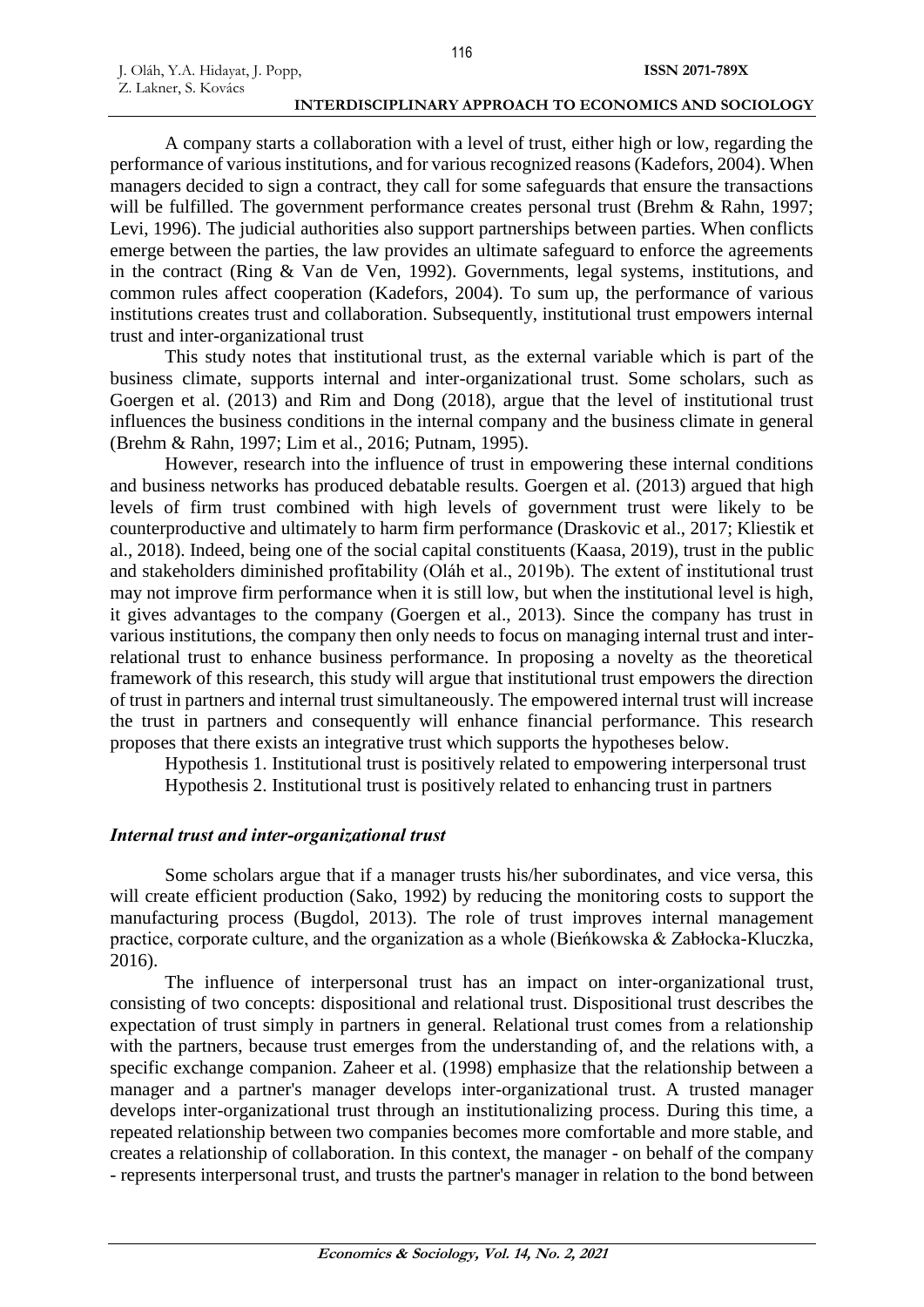the companies. Trust between a manager and his/her partner reduces boundaries between a company and its organizational partners. As a result, the empowered internal trust will increase the trust between the partners (Zaheer et al., 1998). This research proposes that a pleasant climate of interpersonal trust in a company affects the level of inter-organizational trust.

Hypothesis 3: Interpersonal trust has a positive effect on inter-organizational trust

## *Trust and financial performance*

Companies can expand production through collaboration with business partners or train their workers. When a company calculates the internal costs of staffs' training exceed the external exchange costs in terms of searching for suppliers, negotiating prices, making contracts, and controlling partners, thus a company decides to collaborate with its partners to enhance production. Therefore, a company expands the potential production through collaboration, then will increase the sales of the products or services. As sales increase, profits also rise (Brigham & Houston, 2019).

Previously, scholars have examined inter-organizational trust as a significant factor (Davis et al., 2000) in boosting business performance (Barney, 2001). However, their results of the effect of trust on business performance are debatable. This study measures business performance in terms of profitability, as it is one of the significant achievements of business performance. Profitability reflects the efficiency of the company in terms of increasing sales while minimizing production costs (Davis et al., 2000). Inter-organizational trust as the proxy of minimizing cost increases profitability as well as raising production and sales. The profitability ratio also indicates how successfully a company can control and apply its resources.

Oláh et al. (2019b) indicated that trust in business partners had a positive influence on financial performance. Besides, trust in management is positively related to a company's financial performance in terms of sales and profits (Davis et al., 2000). On the other hand, trust in a partner also has an inconsistent effect on company performance (Robert W. Palmatier et al., 2006). Furthermore, Johnston et. al. (2004) and Corsten and Felde (2005) concluded that the level of trust had no significant impact on financial performance. This study will propose the hypothesis below.

Hypothesis 4: Inter-organizational trust has a definite influence on financial performance

## *Inter-organizational trust, innovation, and financial performance*

In a disruptive era, a company should develop an innovative product to compete with rivals by collaborating with partners (Corsten & Felde, 2005). Trust in partners has a positive effect on resource combinations and exchanges between the collaborating parties, which in turn affects the value creation of product innovation (Tsai & Ghoshal, 1998). Trust also results in improvements in the product (Jean et al., 2014).

However, the results of the effect of trust on innovation are debatable. One group of researchers argued that inter-organizational trust had a positive influence on innovation (Corsten & Felde, 2005; Lee et al., 2015; Murphy, 2002). Trust created an innovative process, improved the economic scale and develop sales (Chao, 2011). Besides, trust had a positive and linear relationship with innovation performance (Wang et al., 2011).

The opposing group argued that trust had no direct influence on innovation (Landry et al., 2002). Moreover, trust requires an optimal climate if it is to be positively related to the innovation level. A higher level of trust which exceeds the optimal condition will diminish innovation. In other words, trust is worthwhile, but excessive trust is not a virtue (Molina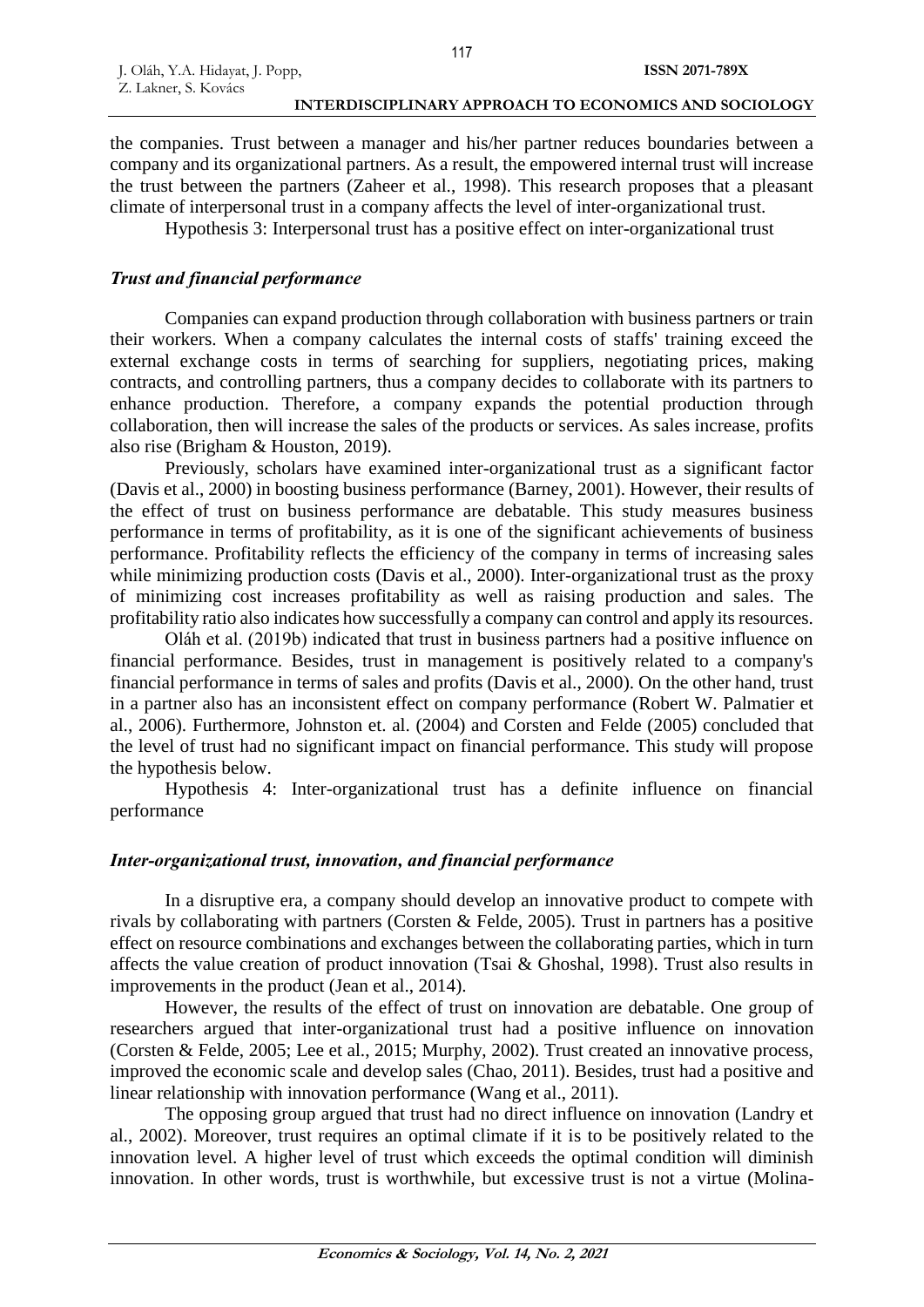Morales et al., 2011). Besides, trust does not influence innovation (Landry et al., 2002). This study will propose the fifth hypothesis below.

Hypothesis 5. A higher level of trust in a partner may create an innovation capability.

A positive relationship between trust and innovation was reported by previous results from Corsten & Felde (2005), Lee et al. (2015), and Murphy (2002). Subsequently, innovation develops product performance, which had a positive influence on financial performance (Vaccaro et al., 2010) in terms of asset specificity (Baye & Prince, 2017; Williamson, 1993b). This research will propose the hypothesis to support the idea that innovation has a positive effect on financial performance.

Hypothesis 6. Innovation capability may enhance financial performance.

## **2. Methodological approach**

## *Population and sample*

The study population was predominantly made up of ICT companies active in Hungary which have a collaborative partnership with business associates. The study analyzed about 90 per cent of active ICT Companies, i.e. 1625 of 1800. Most of the ICT companies are in Budapest. The other companies are located in cities such as Debrecen, Budaors, Szekesfehervar, Szeged, Gyor, Nyireghaza, among others. This study used random cluster sampling based on the addresses of ICT Companies. The common characteristic of these samples are active operation, being located mostly in Budapest and other cities in Hungary, and having at least one collaboration with a partner. We recently conducted an online survey by submitting a questionnaire to company founders and / or managers as critical informants and respected sources. This survey resulted in 156 samples from 250 questionnaires. The study then excluded outliers from previous samples. The outliers illustrated the samples had a loss, and then we included the samples that had profit and finally used 103 samples. We analyzed the significance level of 10 percent. According to Hair Jr et al. (2016, p. 26), the model having a maximum of six paths direction could include 106 samples. Thus, we assumed the number of our samples is appropriate. We reckoned that our samples represented the population because those samples were existed mostly in Budapest, at about 75%. Those surveyed ICT firms also sited in Pest, Győr-Moson-Sopron, Csongrád, Hajdú-Bihar, Baranya, Békés, Borsod-Abaúj-Zemplén, Komárom-Esztergom, Fejér, Heves, Somogy, Tolna, Vas, and Zala

## *Variables and operational definition*

The research model comprises five latent variables derived from previous studies. The simplest model consists solely of institutional trust, interpersonal trust, inter-organizational trust, innovation capability, and financial performance. We present the observed variables, as shown in Table 1.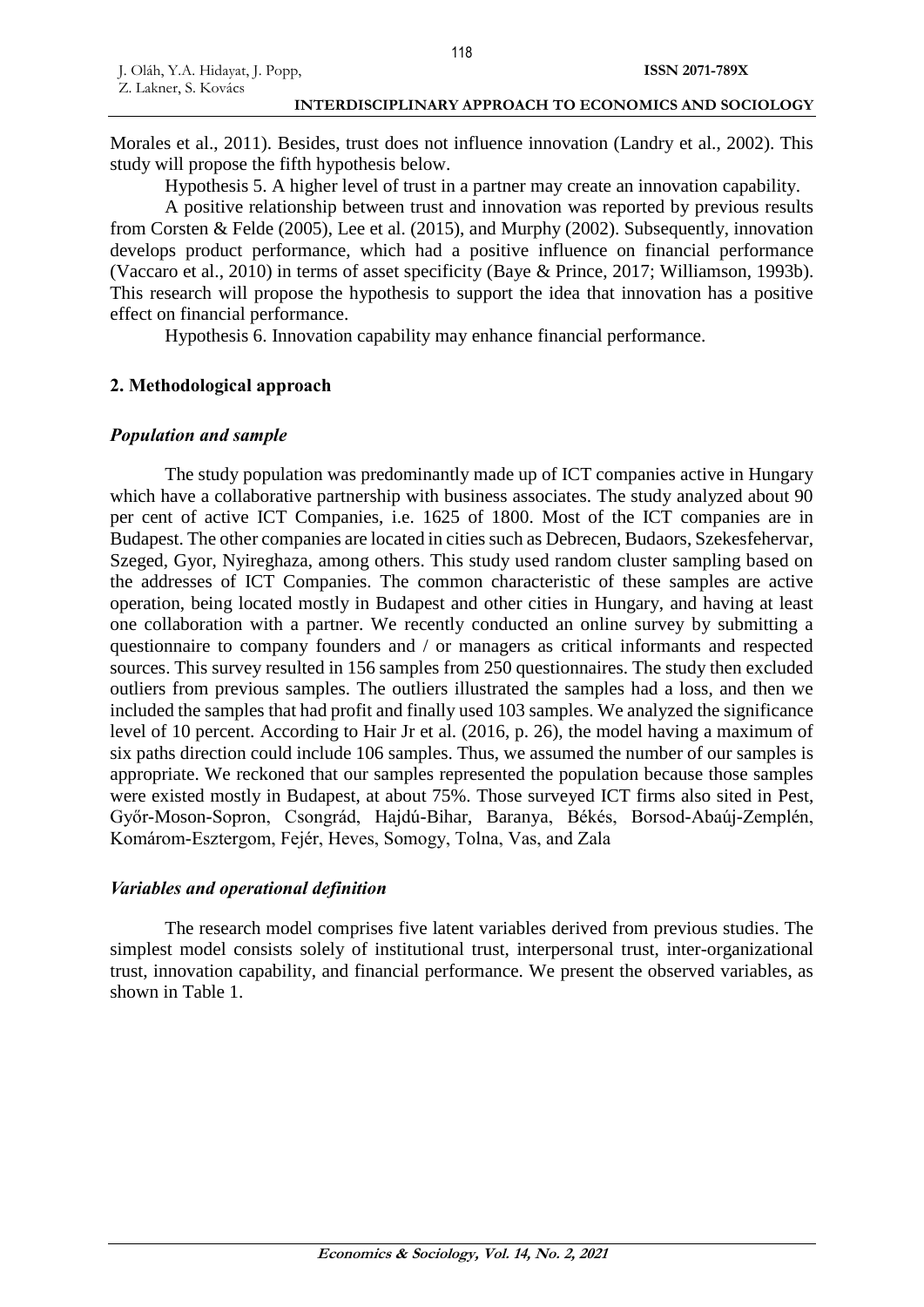work method rather than the

#### Latent Variables Definition Items Indicators of Latent Variables Interpersonal Trust (IPT) defines employees' willingness to trust in managers and the company's organization (Davis et al., 2000; Oláh et al., 2017). The employees trust in the managers will perform competently establishing decisions that affect a conducive corporate culture and trust atmosphere within a company (Brown et al., 2011; Sankowska, 2013). IPT1 (1) trust between employees and managers/subordinates, as well as the relationships among the owners and management, and also confidence between employees in the same situation (Davis et al., 2000; Oláh et al., 2017), IPT2 (2) a decisive role in creating a corporate culture and a climate of trust (Sankowska, 2013), IPT3 (3) rating of managerial style at the company (Brown et al., 2011), IPT4 (4) level of staff turnover in the company (Vanhala  $\&$ Dietz, 2015). Inter-organizational Trust (IOT) represents the declaration of confidence between the company and the business partners (Wei et al., 2012), clients and contractors, and the networks. The company believes that they will comply with the promises (Jean et al., 2014), behave or respond in a predictable and mutually acceptable manner. The company trusts the business relationship by providing benefits and making the contract effective due to its important character (Cao et al., 2017). IOT1 (1) the level of trust in a business partner (Wei et al., 2012); IOT2 IOT3 IOT4 (2) the degree of trust in customers and clients, (3) the extent of trust in suppliers and subcontractors, (4) the degree of trust in other IT providers similar to the company (Jean et al., 2014); IOT5 (5) the consideration of the duration of relationships with the clients, from short term to long term, IOT6 (6) the evaluation of the beneficial degree of the company's relationships with contracting partners (Cao et al., 2017), IOT7 (7) time for processing in terms of a contract with clients (Balboni et al., 2018), IOT8 (8) the company's role as decisive in building trust between the company and partner companies (Mari, 2010) Institutional trust (IT) refers to the company's trust in the government (Putnam, 1995; Bursian et al., 2015) and various institutions (Askvik & Jamil, 2013). The company believes that government and public institutions can independently perform public services due to their professional and expertise capabilities (Askvik & Jamil, 2013; Vasa et al., 2014; Bursian et al., 2015; Oláh et al., 2019b). IT1 IT2 IT3 IT4 IT5 IT6 IT7 IT8 IT9 IT10 IT11 (1) the level of trust in state government, ministries, government agencies (Khan et al., 2019), (2) the degree of trust in the state administration (public procurement office, competition office, the national bank, and others), (3) the extent of trust in the courts, the judiciary, and the prosecutor's office, (4) the level of trust in politicians, (5) trust in local government, (6) trust in the chambers of commerce, (7) trust in banks (Khan et al., 2019), (8) trust in large firms, (9) trust in small firms, (10) trust in customers, and (11) trust in current business partners (Askvik & Jamil, 2013; Vasa et al., 2014; Bursian et al., 2015; Oláh et al., 2019b) Innovation (IN) describes the company's competencies to develop distinctive products that sustained market demand (Jean et al., 2014; Lee et al., 2015). The company enhances innovation prospects through implementing advanced production systems and innovative IN1 (1) The degree of innovation in the company's products and services is high compared to competitors (Lee et al., 2015). IN2 IN3 (2) The level of customization to distinct customer requirements is high compared to competitors, (3) The extent of the uniqueness of the company's products and services is greater than that of its rivals

**INTERDISCIPLINARY APPROACH TO ECONOMICS AND SOCIOLOGY**

## Table 1. Variables and operational definition

(Jean et al., 2014),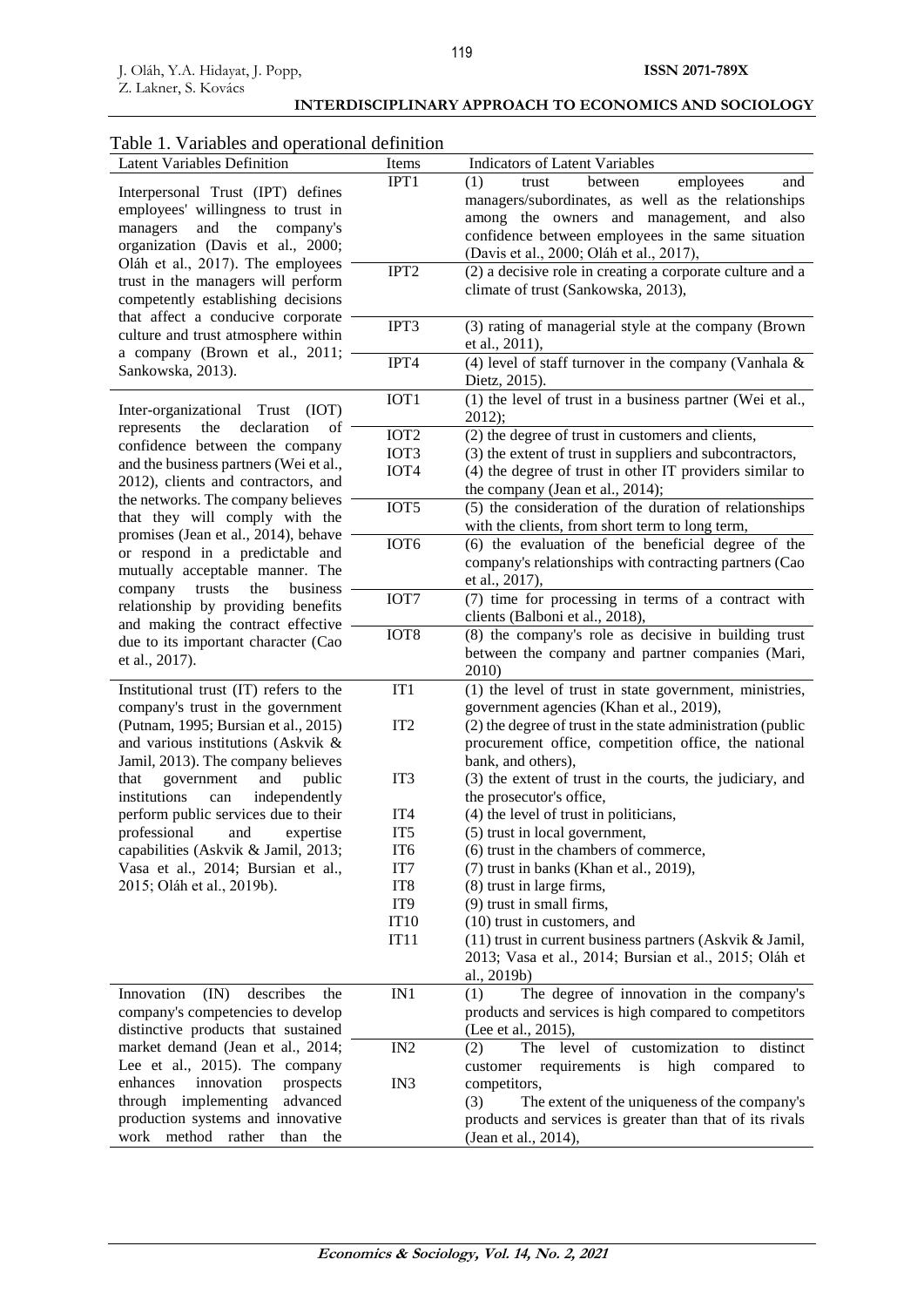| competitors (Maurer, 2010; Molina-<br>Morales et al., 2011; Sankowska,<br>2013). | IN4             | (4) The company is more innovative than competitors<br>in deciding what methods to use in achieving targets<br>and objectives (Molina-Morales et al., 2011),                        |
|----------------------------------------------------------------------------------|-----------------|-------------------------------------------------------------------------------------------------------------------------------------------------------------------------------------|
|                                                                                  | IN <sub>5</sub> | (5) The company is more innovative than rivals in<br>initiating new procedures or systems (Maurer, 2010),<br>and                                                                    |
|                                                                                  | IN <sub>6</sub> | (6) The company is more innovative than competitors<br>in initiating changes in the job content and work<br>methods of the staff (Molina-Morales et al., 2011;<br>Sankowska, 2013). |
| Financial Performance (FP) denotes                                               |                 | This research utilizes profitability ratios to indicate                                                                                                                             |
| the capabilities of the company                                                  |                 | financial performance. Profitability ratios consist of:                                                                                                                             |
| generating profit based on the assets                                            | FP <sub>1</sub> | $(1)$ Return on Assets (ROA),                                                                                                                                                       |
| and capital employed (Brigham $\&$                                               | FP <sub>2</sub> | (2) Return on Equity (ROE),                                                                                                                                                         |
| Houston, 2019; Oláh et al., 2019b)                                               | FP3             | (3) Return on Sales (ROS),                                                                                                                                                          |
|                                                                                  | FP4             | (4) Return on Capital Employed (ROCE), and                                                                                                                                          |
|                                                                                  | FP <sub>5</sub> | (5) Operating Profit Margin (OPM) (Brigham &<br>Houston, 2019; Oláh et al., 2019b).                                                                                                 |

**ISSN 2071-789X**

#### Source*: Authors' own compilation*

We measured each question of trust on a five scale range, ranging from very low to very high. On the innovation scale, responses to the survey were given on a 5-point scale, from strongly disagree to strongly agree. Another variable, financial performance, was assessed by a ratio scale. In this research, we formed inter-organizational trust, and innovation as reflective indicators, then interpersonal trust, institutional trust, and financial performance as a formative construct. As a consequence, the assessment of each construct uses a different approach.

### *Methods*

This research applied a Partial Least Square Structural Equation Model **(**PLS-SEM) to examine a proposed model, because PLS-SEM is a powerful method to assess the representations of the constructs by weighting composites of the measured indicators. The weighted aggregated indicators represent proxies for measurement error. In addition, this also generates a single precise result for each composite for each examination (Hair et al., 2019; Hair Jr et al., 2016; Ravand & Baghaei, 2016). A path model in this study comprises an inner model and an outer model. The inner model denotes the associations between latent variables and their indicators. Meanwhile, the outer model denotes the directions between the latent variables: institutional trust, interpersonal trust, inter-organizational trust, innovation capability, and financial performance, as shown in Figure 1. This research constructs institutional trust, interpersonal trust, and financial performance on formative measurements, while inter-organizational trust and innovation are constructed as reflective indicators (Hair Jr et al., 2016).

The research employed Confirmatory Factor Analysis (CFA) to acquire significant indicators from each construct. This is a decisive step to confirm the factors before running the PLS-SEM analysis to examine the correlation between the observed construct and latent variables. The cut-off point is 0.5 for each indicator in each latent variable. Based on the cutoff point, this research will omit the indicators which do not contribute significantly to the latent variables (Hair Jr et al., 2016). We then employed significant indicators as listed in Table AI.1 in the Appendix.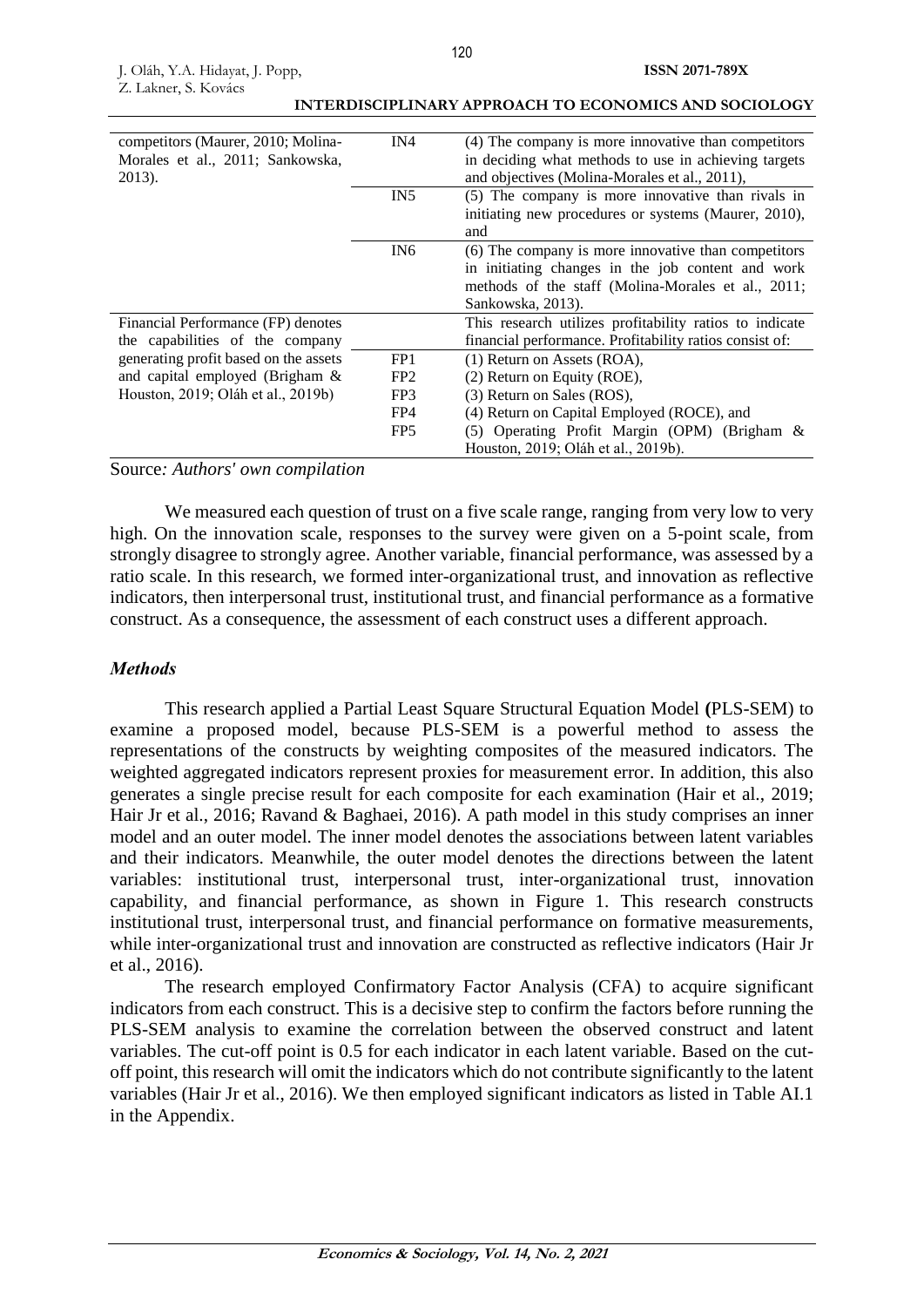## **3. Conducting the research and its results**

Table 2 describes the surveyed respondents regarding their profession and highest educational level. The main thing to note is that most of the respondents were managers, followed by middle managers, with a minority working as junior managers. Furthermore, most of the respondents had graduated from university. The number of those with a further education college certificate was half of the number of those who were university graduates. The percentage of managers with a higher education certificate was the highest, at about 34 per cent, which was double the number of junior managers with a similar educational level. The number of managers with a further education college certificate was half that of the number of managers with a university degree. The lowest number of respondents were those who had graduated from secondary school.

|                |         | <b>Educational Level</b> |            |     |  |  |  |
|----------------|---------|--------------------------|------------|-----|--|--|--|
| Position       | College | Secondary                | University |     |  |  |  |
| Junior         |         |                          |            | 14  |  |  |  |
| Middle manager |         |                          |            | 36  |  |  |  |
| Manager        |         |                          |            |     |  |  |  |
| Total          |         |                          | 68         | 103 |  |  |  |

## Table 2. Respondent profile

Source*: Authors' own data. n = 103*

#### Table 3. Company report

| Company Age                  | Frequency |
|------------------------------|-----------|
| Between 1 and 10 years       | 13        |
| Between 10 and 20 years      | 47        |
| Between 20 and 30 years      | 38        |
| More than 30 years           |           |
|                              |           |
| <b>Firm Assets</b>           |           |
| Less than 1 Million Euro     | 54        |
| Between 1 and 3 Million Euro | 26        |
| Between 3 and 5 Million Euro | 12        |
| More than 5 Million Euro     |           |

Source*: Authors' own data. n = 103*

Table 3 illustrates the firms' profiles in terms of age and assets. The most typical age of a company was between ten and twenty years, making up about 45 per cent of the total. The next most typical was companies established between 20 and 30 years ago, at about 8 per cent less than the first group. Next came companies which had been running for ten years, at about 12 per cent. Finally, only a few firms had been operating for more than 30 years. The typical value of the assets owned by the companies was below one million Euro. Companies with assets from one to three million Euro were half as typical as the first group. Finally, companies with assets between 3 and 5 million were similar in number to firms with assets of more than five million Euro.

## *3.1. Constructs assessment*

We examined the proposed model, based on the measurement and structural models. First, we analyzed the measurement of the construct regarding the reliability, validity, variances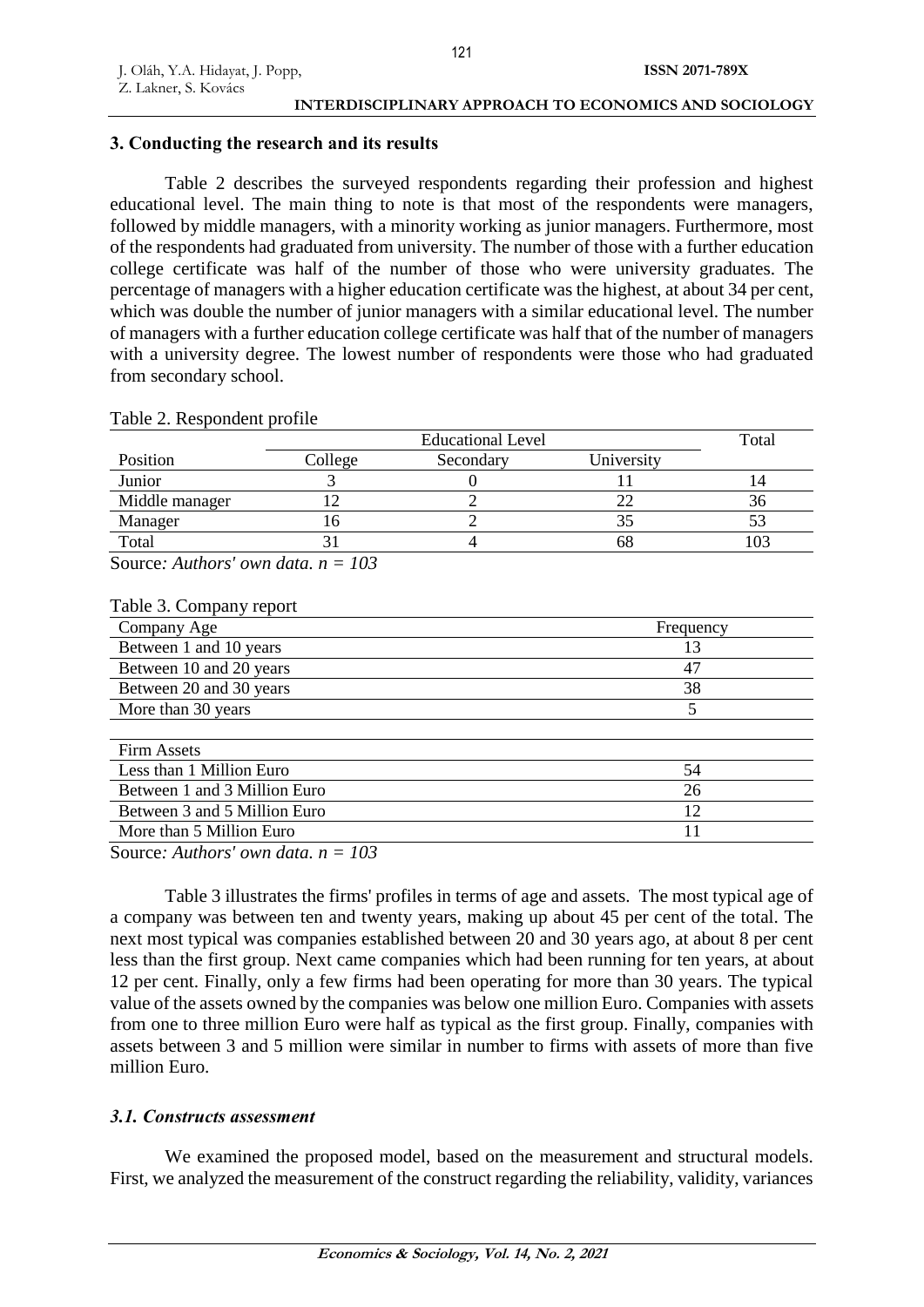of the indicators, and collinearity. After this, we also analyzed the structural model in terms of the goodness of fit, the path coefficient of regression, the coefficient of determination, and mediation path analysis (Hair et al., 2019; Tenenhaus et al., 2005).

We conducted a reliable evaluation of inter-organizational trust and innovation by way of reflective constructs. We had previously examined the loading factors for indicators from IOT and I, which were above 0.50 as a minimum rule of thumb for each indicator, as shown in Table AI.1 in the Appendix. All the loading factors were higher than 0.6. Then, we also checked the internal consistency ratio with Cronbach's Alpha (CA). Table 4 shows that the Cronbach's Alpha (CA) coefficients of inter-organizational trust and innovation were greater than 0.7. We also indicated that the value of Dillon-Goldstein (D.G.) rho for inter-organizational and innovation was above 0.7 as the rule of thumb. Finally, we concluded that inter-organizational trust and innovation met the internal consistency requirement.

In terms of the validity of the construct, we noted that the average variance extracted (AVE) for inter-organizational and innovation was higher than 0.5. Consequently, we concluded that inter-organizational and innovation met the convergent validity assumption. Then, we also showed that inter-organizational and innovation reflected the discriminant validity because the AVE values were higher than any correlations with any other constructs, as shown in the Appendix in Table AI.2.

|            | Table +. Inchability, variance, and vill summary |      |          |            |       |
|------------|--------------------------------------------------|------|----------|------------|-------|
| Latent     | Indicators                                       |      | D.G. rho | <b>AVE</b> | VIF   |
| variables  |                                                  |      |          |            |       |
| IPT        |                                                  | 0.46 | 0.79     | 0.64       |       |
| <b>IOT</b> |                                                  | 0.70 | 0.82     | 0.50       | 1.021 |
|            |                                                  | 0.89 | 0.93     | 0.15       |       |
| IΝ         |                                                  | 0.83 | 0.89     | 0.67       |       |
| FP         |                                                  | 0.93 | 0.95     | 0.76       | 1.005 |
|            |                                                  |      |          |            |       |

Table 4. Reliability, variance, and VIF summary

Source*: Authors' own data. n = 103. IT = Institutional trust, IPT = Interpersonal trust, IOT = Inter-organizational trust, IN = Innovation, FP = Financial performance.*

Next, we also examined interpersonal trust, institutional trust, and financial performance as formative constructs. The examination of formative measurement consists of reliability, convergent validity, collinearity, and significant weight (Hair et al., 2019; Ravand & Baghaei, 2016). We assumed that interpersonal trust, institutional trust, and financial performance were internally consistent because of their D.G. rho values, which were above 0.7.

We then examined the convergent validity of the construct regarding the values of factor correlations for each construct with a 0.7 rule of thumb. We noticed that the indicators of interpersonal trust, institutional trust, and financial performance had factor correlations above 0.8, as illustrated in Table AI.1 in the Appendix. As a result, we considered that all the measured variables of interpersonal trust, institutional trust, and financial performance met the convergent validity condition. All the indicators of interpersonal trust, institutional trust, and financial performance had a Variance Inflation Factor (VIF) value of below three. We concluded that the aforesaid measured variables did not correlate with each other. This implied that the observed variables met the non-collinearity assumption. Based on the significant weight dimension, we established that all the measured variables were significant, except for IPT 1 in the Table AI.3.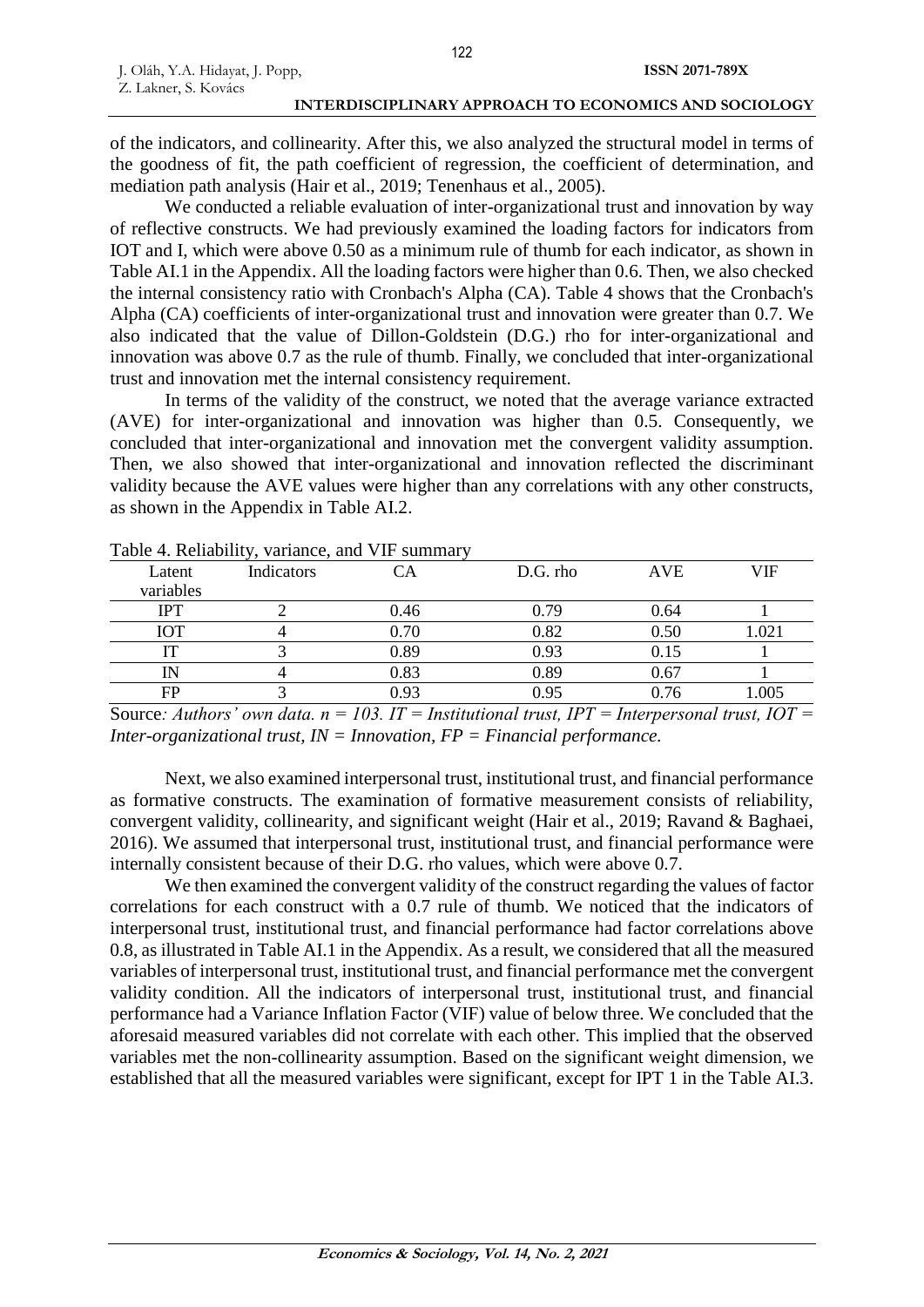## *3.2 Structural Model Assessment*

We first examined the structural model relating to the Goodness of Fit (GoF). The result of the GoF is illustrated in Table 5.

|  |  | Table 5. The goodness of model fit |  |  |  |
|--|--|------------------------------------|--|--|--|
|--|--|------------------------------------|--|--|--|

| Model                                | GoF  | GoF (Bootstrap) | Standard error | Critical ratio (CR) |
|--------------------------------------|------|-----------------|----------------|---------------------|
| Outer model                          | 0.88 | 0.84            | 0.059          |                     |
| Inner model                          | 0.66 | 0.67            | 0.061          | 10.73               |
| Source: Authors' own data, $n = 103$ |      |                 |                |                     |

The goodness of fit (GoF) indicates an overall measure of model fit for PLS-SEM (Hair Jr et al., 2016; Henseler & Sarstedt, 2013). The suggested cut-off point is 0.60 (Ravand & Baghaei, 2016; Sanchez et al., 2013). We evaluated the goodness of the model using GoF. Table 5 shows that the inner model had a value of GoF at about 0.7. Thus, we concluded that our model represented the good associations between the latent variables and their indicators. We also obtained the GoF of the outer model at 0.88. Therefore, we assumed the model had good path directions between the latent variables. We reckoned the model had a satisfactory inner and outer model. As a result, the regression path of the hypotheses is presented in Figure 1.



Figure 1. Integrative Trust, Innovation, and Financial Performance Model. Source: *Authors' own data. n = 103; \*) significant below 10%.*

In this study, we proposed six hypotheses. The results appear to make sense and to be compatible with our expectations. The results of the regression path and the coefficient of determination are shown in Table 6.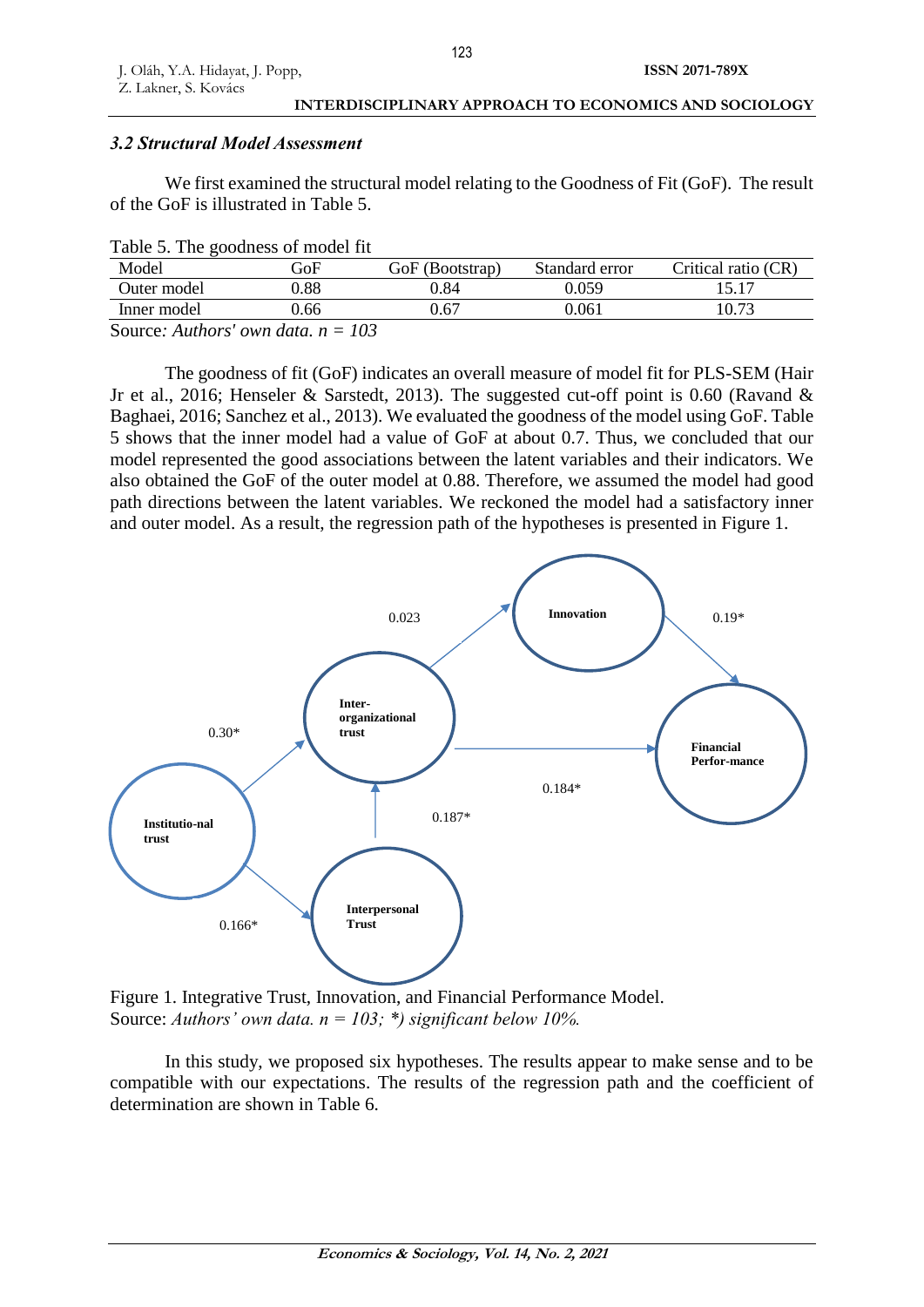| Table 6. Path coefficient and $\mathbb{R}^2$ |             |        |             |                                                                                                                             |            |          |
|----------------------------------------------|-------------|--------|-------------|-----------------------------------------------------------------------------------------------------------------------------|------------|----------|
| <b>Hypothesis</b>                            | Coefficient | t-stat | Probability | Predictor(s)                                                                                                                | Outcome    | $R^2$    |
| $H1:IT \rightarrow$                          | 0.166       | 1.690  | $0.094*$    | IТ                                                                                                                          | <b>IPT</b> | 0.028    |
| <b>IPT</b>                                   |             |        |             |                                                                                                                             |            |          |
| $H2: IT \rightarrow$                         | 0.301       | 3.212  | $0.002*$    | IT and IPT                                                                                                                  | <b>IOT</b> | 0.144    |
| <b>IOT</b>                                   |             |        |             |                                                                                                                             |            |          |
| $H3: IPT \rightarrow$                        | 0.187       | 1.989  | $0.049*$    | <b>IOT</b>                                                                                                                  | IN         | $\theta$ |
| <b>IOT</b>                                   |             |        |             |                                                                                                                             |            |          |
| $H4: IOT \rightarrow$                        | 0.184       | 1.903  | $0.060*$    | IOT and IN                                                                                                                  | FP         | 0.071    |
| FP                                           |             |        |             |                                                                                                                             |            |          |
| $H5: IOT \rightarrow$                        | 0.023       | 0.227  | 0.821       |                                                                                                                             |            |          |
| IN                                           |             |        |             |                                                                                                                             |            |          |
| $H6: IN \rightarrow FP$                      | 0.188       | 1.953  | $0.054*$    |                                                                                                                             |            |          |
|                                              |             |        |             | $\Omega_{\text{OMOM}}$ , fighting and data $\mu = 102$ , $\star$ significant leader $100/1$ $IT =$ Leather and time $IDT =$ |            |          |

**INTERDISCIPLINARY APPROACH TO ECONOMICS AND SOCIOLOGY**

Source: *Authors' own data.*  $n = 103$ ; \*) significant below 10%. IT = Institutional trust, IPT = *Interpersonal trust, IOT = Inter-organizational trust, IN = Innovation, FP = Financial performance.*

This study contributes to the literature combined with previous studies. This research has established a strong, positive relationship between institutional trust and interpersonal trust, confirming the perspective of institutional trust as a guarantee and developer of the internal business climate within a company. The result shows that institutional trust has a positive effect on interpersonal trust within a company. From a social capital perspective, institutional trust encourages managers and employees to perform within an organization more positively in order to achieve collective goals. Institutional trust simplifies the internal coordination and cooperation between the manager and employees to their mutual advantage in the company (Putnam, 1995). The finding of this study confirmed previous observations that confidence in institutions influenced interpersonal trust (Brehm & Rahn, 1997; Levi, 1996). This result relates to the strong relationship in which a higher level of institutional performance indicates an increase in interpersonal trust, as was previously explored by Brehm and Rahn (1997). Our approach was not comparable to the results of Lim et al. (2016), who investigated the path of interpersonal trust on trust in institutions.

In this research, institutional trust reveals a 2.8 per cent variability in interpersonal trust. Therefore, we consider that the low coefficient determinant for this relationship proves that there may be other factors beyond institutional trust that are essential to nurturing interpersonal trust. Two studies have investigated the sources of interpersonal trust within the company in terms of the cognitive basis and affective basis of trust. For instance, McAllister (1995) examined the idea that colleagues' consistent responsibility for accomplishment had a significant influence on interpersonal trust from a cognitive basis perspective. Furthermore, he also revealed that regular relations, partners' acts of affiliation, and the forms of social responsibility adopted by subordinates fostered interpersonal trust in terms of affective-based trust. Moreover, Costigan et. al. (1998) also showed correspondingly that dyadic connection, enthusiasm, confidence, manners, personal initiative, the career promotion system and objective assessment, and effective remuneration as a reward for work determined interpersonal trust from the perspective of affective-based trust.

The next significant result of this study relates to the impact of interpersonal trust on inter-organizational trust. We reveal the significance of interpersonal trust in enhancing trust in business partners. This result supports the experiment by Zaheer et al. (1998) related to micromacro inter-organizational networks. The connection between the manager and his/her partners is usually set up through informal interpersonal relationships (Inkpen & Tsang, 2005; Sroka, 2011). Following this, the connectivity between managers and corporate affiliates may develop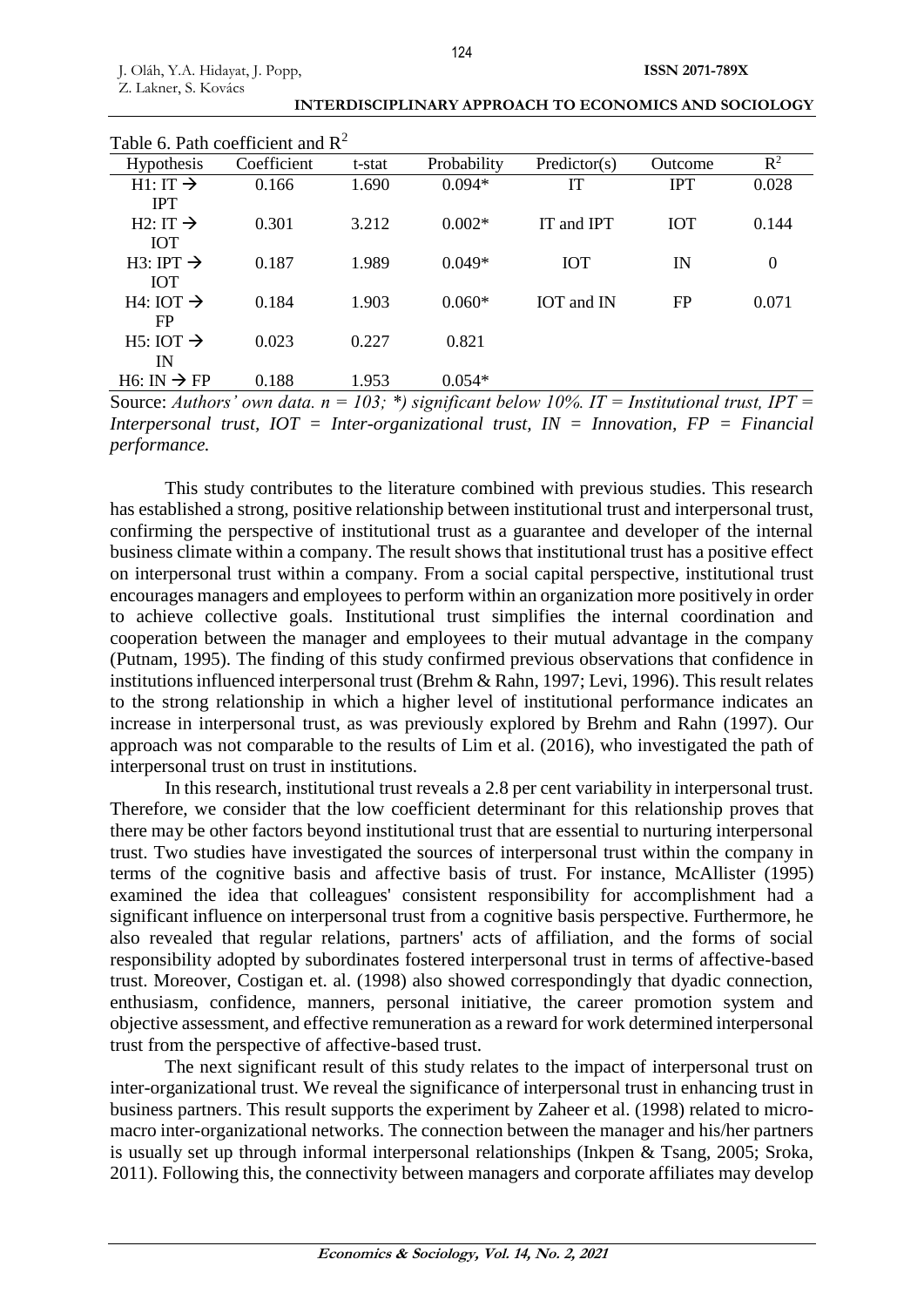J. Oláh, Y.A. Hidayat, J. Popp,

Z. Lakner, S. Kovács

into a relationship (Inkpen & Tsang, 2005). As a result, the manager, acting on behalf of the company, trusts directly in partners in an inclusive approach. Inter-organizational trust originates from an interpersonal relationship between the manager and his/her associates, and can be explained as follows. During this time, the recurrent affiliation between two representatives of each company matures more securely and steadily in creating an engagement of collaboration (Zaheer et al., 1998). The result showed that interpersonal and interorganizational trust were correlated. This connection affected cooperation processes (Zaheer et al., 1998), assists in partnership forming, and diminishes transaction costs (Niazi & Hassan, 2016). From the transaction cost perspective, a company increased production throughout the partnership with the business partners, as the internal exchange cost surpasses the external exchange cost (Brigham & Houston, 2019). Indeed, trust between organizations improved the flexibility of mutual relationships. Inter-organizational trust also shortened adaptation time, improved product and process quality, reduced the cost of coordination activities (Smith et al., 1995), lessened the uncertainty of cooperation and – importantly - diminished interaction costs (Mu et al., 2008).

We also proved that interpersonal trust fully mediated the influence of institutional trust on inter-organizational trust. This study reinforced the idea that interpersonal trust has a role as a complementary mediating variable. This outcome supported previous research from Brehm & Rahn (1997), who revealed that trust in government and various institutions could be a simplification of interpersonal trust (Brehm & Rahn, 1997) to perform essential business collaborations.

This research also emphasized the finding that institutional trust and interpersonal trust strengthened inter-organizational trust by about 14 per cent. This was remarkable in a country with a low level of trust, such as Hungary (Sroka, 2011). Indeed, other factors connected with the reinforcement of inter-organizational trust were also revealed in previous studies, for instance, reliability and integrity, and qualities related to factors such as consistency, competency, honesty, fairness, responsibility, helpfulness, and benevolence (Morgan & Hunt, 1994). Besides, knowledge intensity and uncertainty also affected trust in business partners' maturity (Gaur et al., 2011).

The relationship between inter-organizational trust and business performance contributed to the debate among scholars. We support that inter-organizational trust improves financial performance as the proxy of business performance. As expected, the finding of this study supports previous researchers, such as Fang et al. (2008), Bien, Ben, and Wang (2014), Gaur et al. (2011), Wei et al. (2012), Shahmehr et al. (2015), and Moeller (2009), i.e. that interorganizational trust enhanced financial performance.

From a transaction cost perspective, a company expands production by comparing internal exchange costs and external exchange costs. When the company predicts that external exchange costs will be less than internal exchange costs, the company decides to collaborate with its business partners, in improving production. In the collaboration context, trust operates as a hierarchical governance to push partners to reach an agreement (R. Galford  $\&$  A. S. Drapeau, 2003; Inkpen & Tsang, 2005; Tsai & Ghoshal, 1998) to support the company's production. As a result, improving production while minimizing costs improves sales, as well as the profit related to the financial performance. Our finding substantially supported the previous results which found that a higher level of trust in a partner (Robert Galford & Anne Seibold Drapeau, 2003) has a definite impact on the direction of business performance (Allen et al., 2018; Davis et al., 2000; Dyer & Chu, 2003; Iancu & Nedelea, 2018).

On the other hand, the result of this study contradicts researchers who argued that trust in colleagues had an inconsistent effect on company performance (Robert W. Palmatier et. al. 2018). Johnston et al. (2004) concluded that the level of trust in business partners had no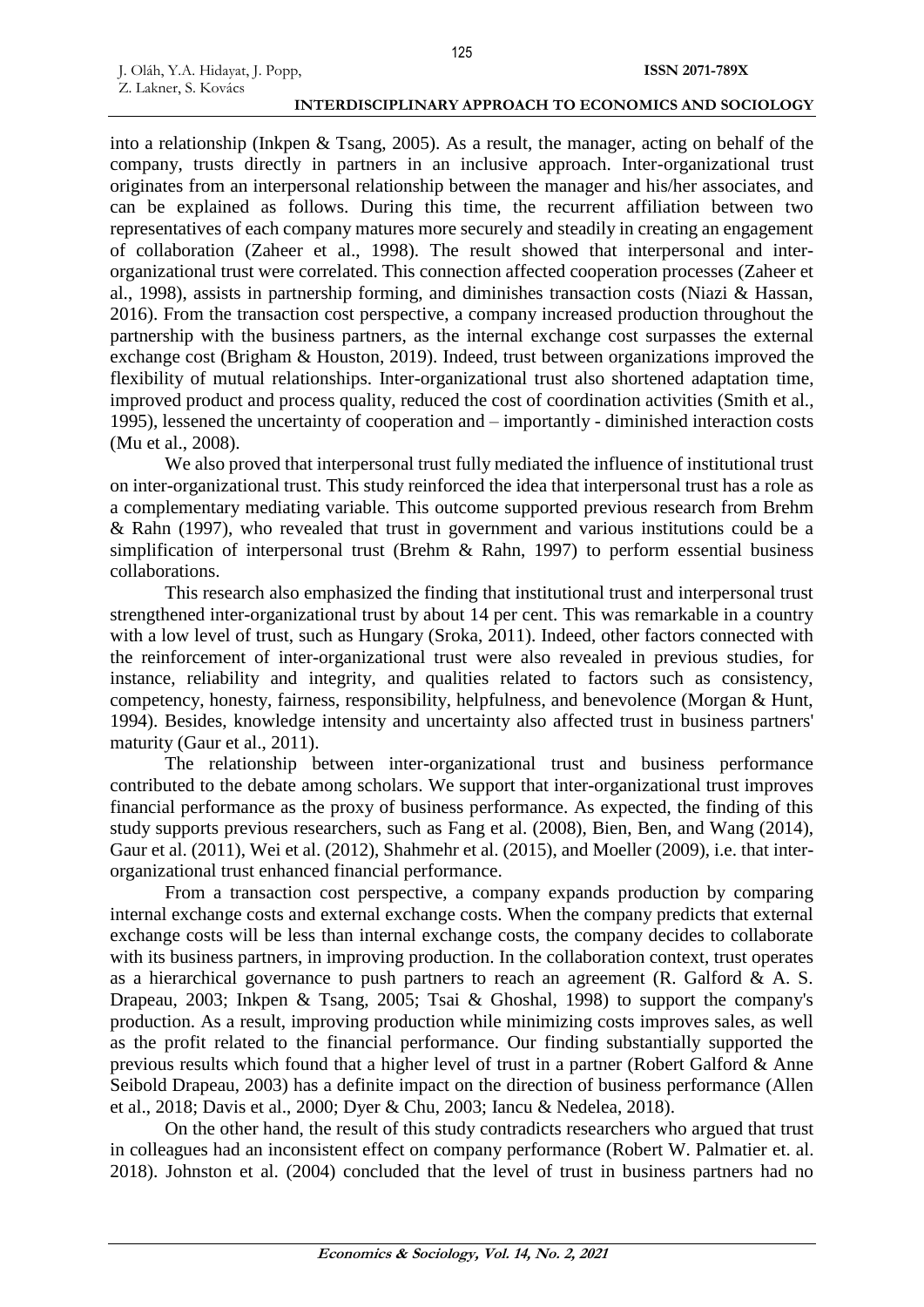significant impact on company performance. Besides, confidence in a business partner did not directly affect business performance (Al-Hakim & Lu, 2017). This result likewise contradicted that of Moeller (2009), who revealed that trust had no clear effects on financial performance.

Our next result does not support the proposed hypothesis in this research, i.e. that interorganizational trust has a positive influence on innovation. Comparing this with the results of Corsten and Felde (2005) and Tsai et al. (2010), there is a contradictive direction between trust and innovation. To further the debate, we consider that other factors besides trust in partners affect innovation directly. Scholars have previously argued that the budget for research and development (Capon et al., 1992), inter-functional coordination and human resource practices (Suseno & Ratten, 2007), a rapid response to information from the marketplace, and science and technology (Darroch & McNaughton, 2002) encourage improvements in the innovation level. We also consider intermediate factors such as working in partnership with international customers, using technology to disseminate knowledge, responding to knowledge about technology, and being flexible and opportunistic (Kitchell, 1995) to be important.

Our result indicated that innovation was significantly associated with financial performance. This result was essentially confirmed in the research by Vaccaro et al. (2010), and Zaheer et al. (1998). Besides innovation, we also agree that strategic relevance and participation in the network has a great impact on financial performance (Moeller, 2009). Indeed, quality improvement and cost improvement are equally significantly interrelated with financial performance (Maiga & Jacobs, 2007). We proposed that innovation mediated the direction between inter-organizational trust and financial performance. However, innovation failed to mediate the influence of inter-organizational trust on financial performance. As a significant point, we revealed that inter-organizational trust and innovation explained about 7 per cent of the variability in financial performance. From the perspective of social capital, we can establish a significant pathway in that trust and trustworthiness were found to be positively associated with resource exchange and combination. Consequently, resource exchanges and combinations create value for firms through significant, positive effects on product innovations (Tsai & Ghoshal, 1998). Besides, we also support the idea that building social capital is related to enhanced business knowledge and innovation performance in similar European countries, such as Denmark, Ireland and Wales (Cooke & Wills, 1999).

Our finding implies that a company should develop shared relationship bonds, trust in partners, and mutuality significantly associated with knowledge sharing intentions, in order to achieve innovation (Akhavan & Mahdi Hosseini, 2016) and to deal with business pressure in a disruptive period.

After discussing the path coefficient result, we also investigated the direct and indirect effects of the model. This study has two types of moderating variable. First, interpersonal trust as a mediating variable to empower the influence of institutional trust on inter-organizational trust. Following this, innovation is proposed as a mediating variable to enhance the impact of inter-organizational trust on financial performance. We scrutinized the significance of a direct, indirect, and total effect to explain the role of interpersonal trust and innovation, as shown in Table 7.

Interpersonal trust has a role as a complementary mediating variable. This implies that interpersonal trust has a similar effect to institutional trust. Interpersonal trust has significantly mediated the influence of institutional trust on inter-organizational trust. Meanwhile, innovation has failed to mediate the influence of inter-organizational trust on financial performance. However, moving in the same direction, innovation improves financial performance as well as inter-organizational trust. This implies the need to consider the variables which may replace or empower innovation in forthcoming research.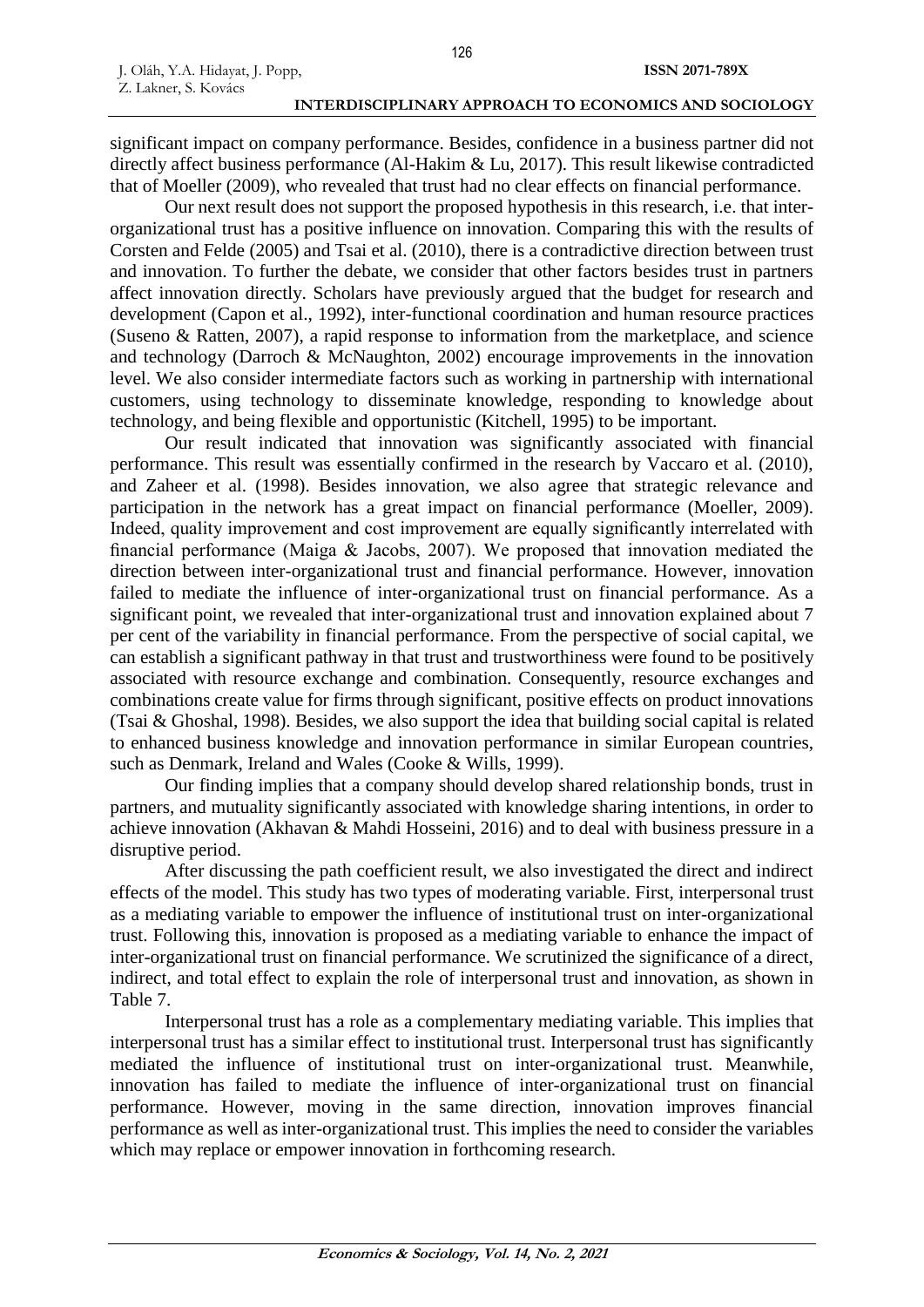| Table 7. Direct and indirect effects of observed variables |          |        |                      |                      |  |  |  |
|------------------------------------------------------------|----------|--------|----------------------|----------------------|--|--|--|
| Direction                                                  | Effect   | Value  | Significance of      | Justification of the |  |  |  |
|                                                            |          |        | Coefficient          | mediating variable   |  |  |  |
| $IT \rightarrow IPT \rightarrow$                           | Indirect | 0.0012 | All coefficients are | Complementary        |  |  |  |
| <b>IOT</b>                                                 |          |        | significant          | (partial mediation)  |  |  |  |
|                                                            |          |        |                      |                      |  |  |  |
| $IT \rightarrow IOT$                                       | Direct   | 0.1001 |                      |                      |  |  |  |
|                                                            | Total    | 0.1013 |                      |                      |  |  |  |
| $IOT \rightarrow IN \rightarrow$                           | Indirect | 0      | IOT to IN is not     | Direct only (no      |  |  |  |
| FP                                                         |          |        | significant; IN to   | mediation)           |  |  |  |
| $IOT \rightarrow FP$                                       | Direct   | 0.0345 | FP is significant;   |                      |  |  |  |
|                                                            |          |        | IOT to FP is         |                      |  |  |  |
|                                                            |          |        | significant          |                      |  |  |  |
|                                                            | Total    | 0.0345 |                      |                      |  |  |  |

Source: Authors' own data.  $n = 103$ . IT = Institutional trust, IPT = Interpersonal trust, IOT = *Inter-organizational trust, IN = Innovation, FP = Financial performance.*

### *3.3 Implications for theory and practice*

This study is novel in describing a new perspective of integrative trust to improve financial performance. This study confirms the previous studies which argue that institutional trust contributes to enhancing interpersonal trust and inter-organizational trust. Interpersonal also operates as a complementary mediating variable to influence inter-organizational trust, which in turn improves financial performance. Although this study does not support the influence of inter-organizational on innovation, it shows that innovation improves financial performance.

This study further extends the discussion of trust as consolidative social capital to improve financial performance. A coincident trust supports business, with the further explanation that institutional trust as an external cause strengthens interpersonal trust within a company. Institutional trust also strengthens the confidence between the company and business partners to support collaboration. Inter-organizational trust also improves financial performance. Our study also explains the research gap around the question of whether trust in partners has a positive effect on business performance. In addition, it also supports previous scholars who have argued that innovation improves financial performance.

According to the indicators which a have high loading factor, we initially recommend that firms and managers consider maintaining interpersonal trust in terms of developing trust between staff and supervisors, together with the connection between shareholders and management. Managers should maintain confidence between employees and their colleagues in the company (Davis et al., 2000; Oláh et al., 2017). Trust among employees creates effectiveness and cohesion in the company organization. The staff and their partners work together as a team, share information, become engaged in rights and responsibilities, and cooperate. Trust between employees and workmates develops talents and capability. As a result, a company can achieve significant objectives. Hence, managers should have a significant role in creating a corporate culture conducive to supporting the climate of trust within a company (Sankowska, 2013). Managers should develop interpersonal trust as an essential element in providing an influential corporate culture which ensures a sense of trustworthiness. As a consequence, employees feel safe in speaking openly, taking advantage of appropriate situations, and revealing deficiencies, in order to achieve the company's targets.

Another recommendation is that managers should enhance the confidence level of customers and clients because they are the primary resources. Without them, the business would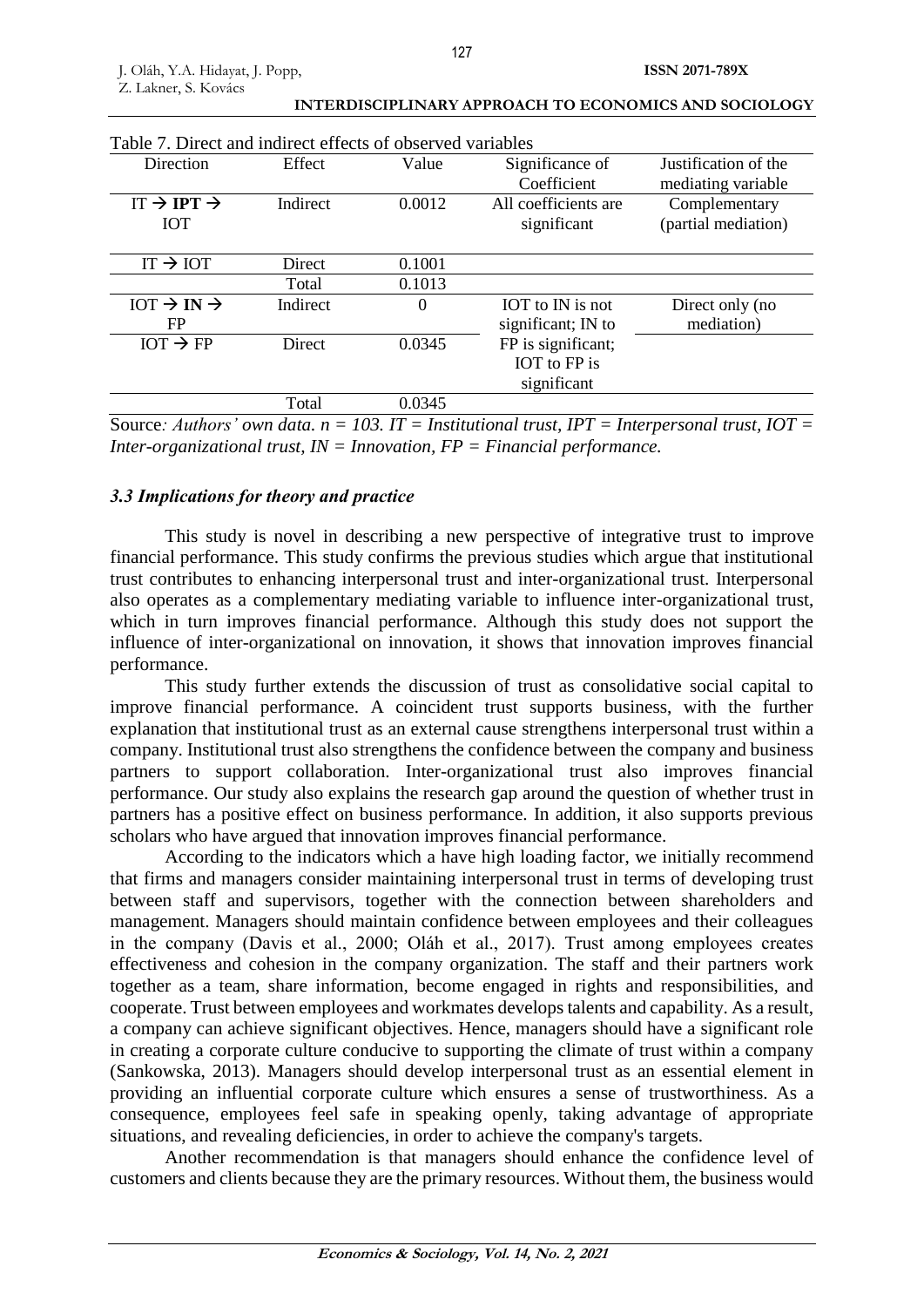not run well. The company should retain its clients and develop a relationship with them by approaches involving trust. When customers maintain trust, a company can increase its business reputation and provide value-added to its clients. Besides, a company should also emphasis maintaining trust in suppliers, because the firm may acquire genuine benefits. A relationship of trust in suppliers provides the company access to potential resources. Contractors support the company's production through committed service, favorable prices, and exceptional conditions. As a result, the company minimizes external transaction costs and so enhance its manufacturing.

In line with a high level of interpersonal trust, trust in clients, and in suppliers, a company also should innovate its products and services in competition with its rivals. Innovation is one decisive concern of the company in terms of growth and synchronization in a challenging market (Dabija et al., 2017). As mentioned earlier, a firm develops innovation by implementing new methods and novel procedures or systems to accomplish its targets. As a result, practical innovation enhances productivity and thereby raises profitability, as supported in this study. Finally, the elements of profitability most affected by innovation include ROA, ROE, and ROCE, as verified in this study.

### **Conclusion**

J. Oláh, Y.A. Hidayat, J. Popp,

Z. Lakner, S. Kovács

In summary, this study demonstrated that integrative trust has led to further improvements in financial performance. Naturally, this study provides a valuable concept for examining how inter-organizational trust enriches interpersonal trust and inter-organizational trust. An exciting finding to note here is that interpersonal trust as a paired intermediating variable of institutional trust has an influence on inter-organizational trust. As predicted, interorganizational trust contributes to a significant increase in financial performance. The main limitation, however, is that this research failed to support the influence inter-organizational trust on innovation. As a final point, this finding reinforces the general framework that a rise in financial performance is accompanied by the increasing prevalence of innovation.

We suggest three essential implications. As a first point, managers should pay attention to developing interpersonal trust and levels of confidence in order to support work effectiveness among employees. The subsequent recommendation is that a company can maintain and develop trust in customers as the primary assets. A firm should also consider sustaining trust in suppliers to ensure access to specialized resources. To sum up, we suggest that trust in business partners and innovation may support profitability.

## **Acknowledgement**

This research was funded by the National Research, Development, and Innovation Fund of Hungary. Project no. 132805 has been implemented with the support provided from the National Research, Development and Innovation Fund of Hungary, financed under the K\_19 funding scheme.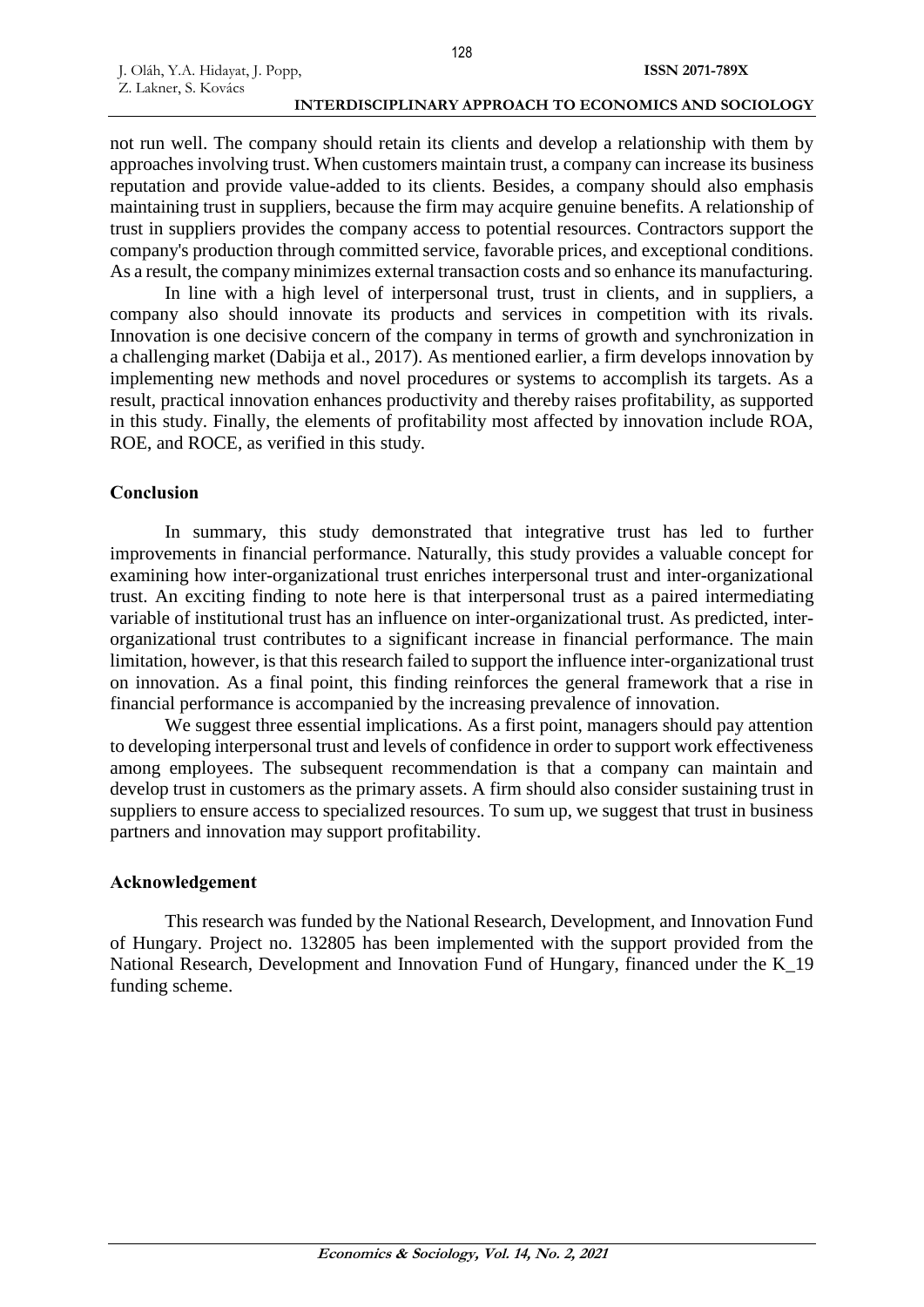## **References**

- Adler, P. S., & Kwon, S.-W. (2002). Social capital: Prospects for a new concept. *Academy of Management Review, 27*(1), 17-40. doi:10.5465/amr.2002.5922314
- Afonasova, M. A., Panfilova, E. E., Galichkina, M. A., & Ślusarczyk, B. (2019). Digitalization in economy and innovation: The effect on social and economic processes. *Polish Journal of Management Studies, 19*. doi:10.17512/pjms.2019.19.2.02
- Akhavan, P., & Mahdi Hosseini, S. (2016). Social capital, knowledge sharing, and innovation capability: an empirical study of R&D teams in Iran. *Technology Analysis & Strategic Management, 28*(1), 96-113. doi:10.1080/09537325.2015.1072622
- Al-Hakim, L., & Lu, W. (2017). The role of collaboration and technology diffusion on business performance. *International Journal of Productivity and Performance Management, 66*(1), 22-50. doi:10.1108/IJPPM-08-2014-0122
- Allen, M. R., George, B. A., & Davis, J. H. (2018). A model for the role of trust in firm level performance: The case of family businesses. *Journal of Business Research, 84*, 34-45. doi:10.1016/j.jbusres.2017.10.048
- Almășan, A., Circa, C., Dumitru, M., Gușe, R. G., & Mangiuc, D. M. (2019). Effects of Integrated Reporting on Corporate Disclosure Practices regarding the Capitals and Performance. *Amfiteatru Economic, 21*(52), 572-589. doi:10.24818/EA/2019/52/572
- Almási, Zs. B., & Zéman, Z. (2019). Macroeconomic growth in business valuation. *Economic Annals-XXI 175 (1-2) 18-23.*
- Askvik, S., & Jamil, I. (2013). The institutional trust paradox in Bangladesh. *Public Organization Review, 13*(4), 459-476. doi:10.1007/s11115-013-0263-6
- Ayu, M., Gamayuni, R. R., & Urbański, M. (2020). The impact of environmental and social costs disclosure on financial performance mediating by earning management. *Polish Journal of Management Studies, 21*(2), 74-86. doi:10.17512/pjms.2020.21.2.06
- Balboni, B., Marchi, G., & Vignola, M. (2018). The Moderating Effect of Trust on Formal Control Mechanisms in International Alliances. *European Management Review, 15*(4), 541-558. doi:10.1111/emre.12150
- Baranyai, Z., Gyuricza, C., & Vasa, L. (2012). Moral Hazard Problem and Cooperation Willingness: some Experiences from Hungary. *Actual Problems of Economics* (138), 301-310. doi:10.1080/08974438.2013.833567
- Barney, J. B. (2001). Resource-based theories of competitive advantage: A ten-year retrospective on the resource-based view. *Journal of Management, 27*(6), 643-650. doi:10.1177/014920630102700602
- Baye, M. R., & Prince, J. T. (2017). *Managerial Economics and Business Strategy, Ninth Edition*. New York: McGraw-Hill Education.
- Bien, H.-J., Ben, T.-M., & Wang, K.-F. (2014). Trust relationships within R&D networks: A case study from the biotechnological industry. *Innovation, 16*(3), 354-373. doi:10.1080/14479338.2014.11081993
- Bieńkowska, A., & Zabłocka-Kluczka, A. (2016). Trust and controlling. *Management, 20*(2), 261-277. doi:10.1515/manment-2015-0064
- Bilan, S., Mishchuk, H., Samoliuk, N., & Ostasz, G. (2020). *Effectiveness of Social Dialogue in the System of Sustainable Economic Development Factors.* Paper presented at the The 34th International Business Information Management Association Conference, IBIMA 2020: Vision 2025: Education Excellence and Management of Innovations through Sustainable Economic Competitive Advantage.
- Bilan, Y., Mishchuk, H., Samoliuk, N., & Grishnova, O. (2019). ICT and Economic Growth: Links and Possibilities of Engaging. *Intellectual Economics, 13*(1), 93-104.

129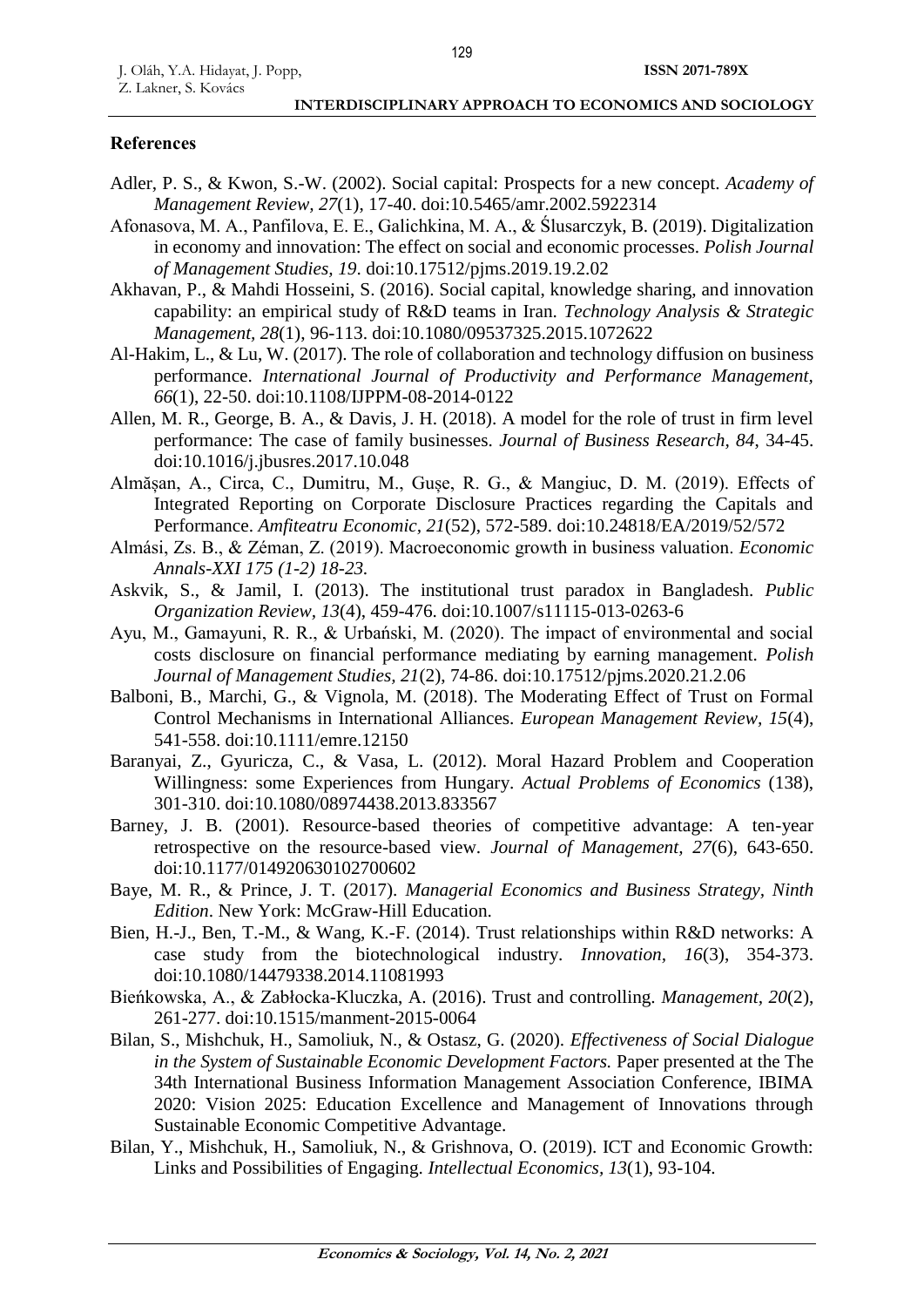- Brehm, J., & Rahn, W. (1997). Individual-level evidence for the causes and consequences of social capital. *American Journal of Political Science*, 999-1023. doi:10.2307/2111684
- Brigham, E. F., & Houston, J. F. (2019). *Fundamentals of Financial Management, Fifteenth Edition*. Boston, USA: Cengage Learning, Inc.
- Brower, H. H., Lester, S. W., Korsgaard, M. A., & Dineen, B. R. (2009). A closer look at trust between managers and subordinates: Understanding the effects of both trusting and being trusted on subordinate outcomes. *Journal of Management, 35*(2), 327-347. doi:10.1177/0149206307312511
- Brown, S., McHardy, J., McNabb, R., & Taylor, K. (2011). Workplace performance, worker commitment, and loyalty. *Journal of Economics & Management Strategy, 20*(3), 925- 955. doi:10.1016/j.jebo.2015.05.001
- Bugdol, M. (2013). Selected proposals and possibilities of trust development within the TQM concept. *The TQM Journal, 25*(1), 75-88. doi:10.1108/17542731311286441
- Bursian, D., Weichenrieder, A. J., & Zimmer, J. (2015). Trust in government and fiscal adjustments. *International Tax and Public Finance, 22*(4), 663-682. doi:10.1007/s10797- 015-9363-2
- Cao, Q., Schniederjans, D. G., & Schniederjans, M. (2017). Establishing the use of cloud computing in supply chain management. *Operations Management Research, 10*(1-2), 47- 63. doi:10.1007/s12063-017-0123-6
- Capon, N., Farley, J. U., Lehmann, D. R., & Hulbert, J. M. (1992). Profiles of product innovators among large US manufacturers. *Management Science, 38*(2), 157-169. doi:10.1287/mnsc.38.2.157
- Chao, Y.-C. (2011). Decision-making biases in the alliance life cycle: Implications for alliance failure. *Management Decision, 49*(3), 350-364. doi:10.1108/00251741111120743
- Cooke, P., & Wills, D. (1999). Small firms, social capital and the enhancement of business performance through innovation programmes. *Small Business Economics, 13*(3), 219- 234. doi:10.1023/A:1008178808631
- Corsten, D., & Felde, J. (2005). Exploring the performance effects of key‐supplier collaboration. *International Journal of Physical Distribution & Logistics Management, 35*(6), 445-461. doi:10.1108/09600030510611666
- Costigan, R. D., Iiter, S. S., & Berman, J. J. (1998). A multi-dimensional study of trust in organizations. *Journal of Managerial Issues*, 303-317.
- Crook, T. R., Combs, J. G., Ketchen Jr, D. J., & Aguinis, H. (2013). Organizing around transaction costs: What have we learned and where do we go from here? *Academy of Management Perspectives, 27*(1), 63-79. doi:10.5465/amp.2012.0008.
- Cygler, J., & Sroka, W. (2017, 4th 5th October 2017). *Structural pathologies in interorganizational networks: analysis of the position in the network, network density and links in the network.* Paper presented at the the 17th International Scientific Conference "Globalization and Its Socio-Economic Consequences", University of Zilina, The Faculty of Operation and Economics of Transport and Communications.
- Dabija, D.-C., Al Pop, N., & Săniuță, A. (2017). Innovation in do-it-yourself retail: an empirical study on generation X among professional craftsmen and consumers. *Economics & Sociology, 10*(2), 296-311. doi:10.14254/2071-789X.2017/10-2/22
- Darroch, J., & McNaughton, R. (2002). Examining the link between knowledge management practices and types of innovation. *Journal of Intellectual Capital*. doi:10.1108/14691930210435570
- Davis, J. H., Schoorman, F. D., Mayer, R. C., & Tan, H. H. (2000). The trusted general manager and business unit performance: empirical evidence of a competitive advantage. *Strategic*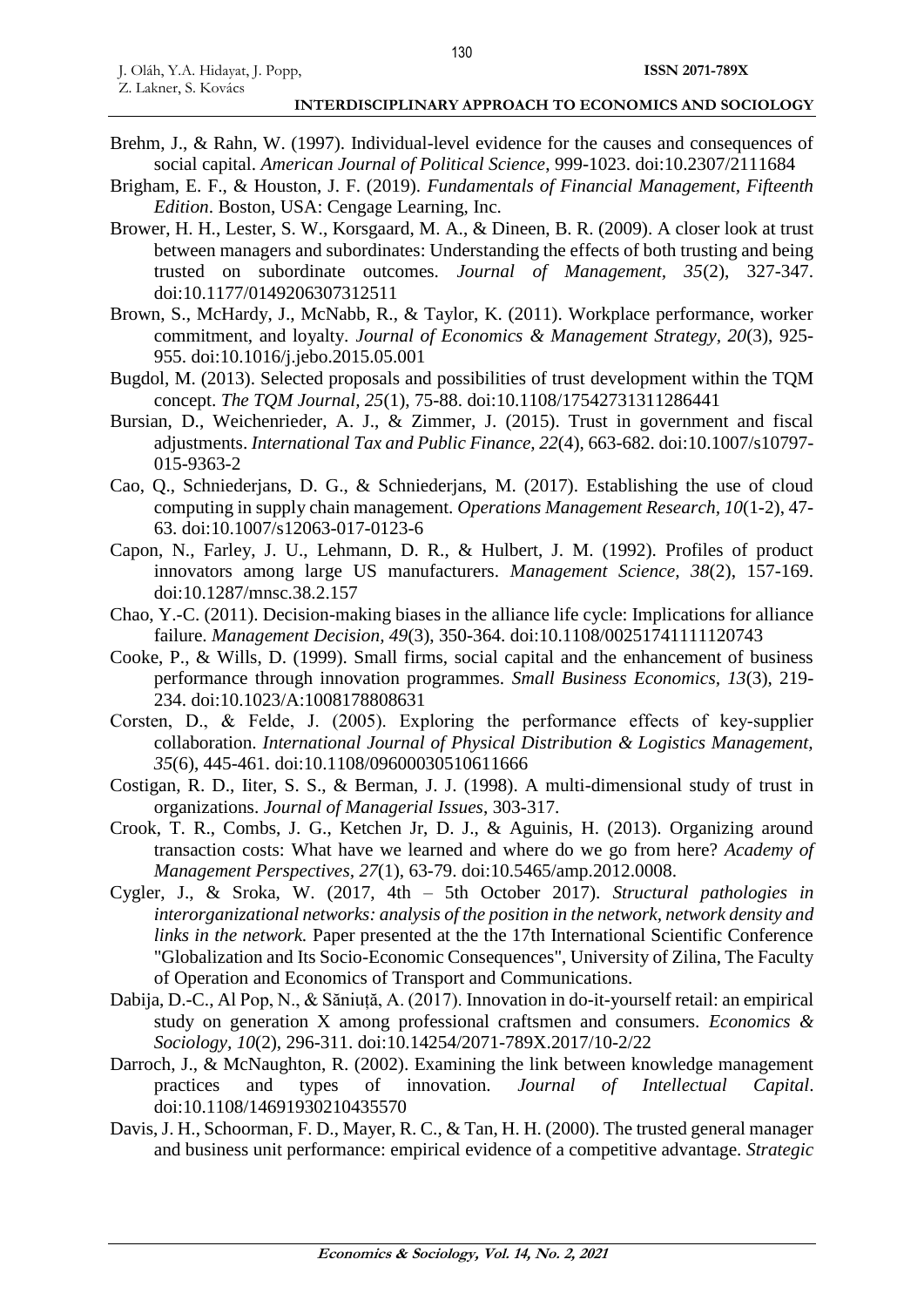*Management Journal, 21*(5), 563-576. doi:10.1002/(SICI)1097- 0266(200005)21:5<563::AID-SMJ99>3.0.CO;2-0

- Draskovic, M., Milica, D., Mladen, I., & Chigisheva, O. (2017). Preference of institutional changes in social and economic development. *Journal of International Studies, 10*(2), 318-328. doi:10.14254/2071-8330.2017/10-2/22
- Dyer, J. H., & Chu, W. (2003). The role of trustworthiness in reducing transaction costs and improving performance: Empirical evidence from the United States, Japan, and Korea. *Organization Science, 14*(1), 57-68. doi:10.1287/orsc.14.1.57.12806
- EMIS. (2020). EMIS Benchmark Income Statement: Information (51). EMIS In, Or, Emerging Market: www.EMIS.com. Retrieved March 2, 2020, from https://www.emis.com/php/benchmark/sector/indicators?gid=3&pc=HU&prod%5B0%5 D=HU&indu=51&change\_selected\_countries=1&c=EUR
- Fang, E., Palmatier, R. W., Scheer, L. K., & Li, N. (2008). Trust at different organizational levels. *Journal of Marketing, 72*(2), 80-98. doi:10.1509/jmkg.72.2.80
- Fukuyama, F. (1995). *Trust: The social virtues and the creation of prosperity* (Vol. 99).
- Fulmer, C. A., & Gelfand, M. J. (2012). At what level (and in whom) we trust: Trust across multiple organizational levels. *Journal of Management, 38*(4), 1167-1230. doi:10.1177/0149206312439327
- Galford, R., & Drapeau, A. S. (2003). The enemies of trust. *Harvard Business Review, 81*(2), 88-95.
- Gaur, A. S., Mukherjee, D., Gaur, S. S., & Schmid, F. (2011). Environmental and firm level influences on inter‐organizational trust and SME performance. *Journal of Management Studies, 48*(8), 1752-1781. doi:10.1111/j.1467-6486.2011.01011.x
- Goergen, M., Chahine, S., Brewster, C., & Wood, G. (2013). Trust, owner rights, employee rights and firm performance. *Journal of Business Finance & Accounting, 40*(5-6), 589- 619. doi:10.1111/jbfa.12033
- Hair, J. F., Risher, J. J., Sarstedt, M., & Ringle, C. M. (2019). When to use and how to report the results of PLS-SEM. *European Business Review*. doi:10.1108/EBR-11-2018-0203
- Hair Jr, J. F., Hult, G. T. M., Ringle, C., & Sarstedt, M. (2016). *A primer on partial least squares structural equation modeling (PLS-SEM)*: Sage publications.
- Henseler, J., & Sarstedt, M. (2013). Goodness-of-fit indices for partial least squares path modeling. *Computational Statistics, 28*(2), 565-580. doi:10.1007/s00180-012-0317-1
- Iancu, I. A., & Nedelea, A.-M. (2018). Consumer confidence from Cluj-Napoca metropolitan area, in the food labeling system. *Amfiteatru Economic, 20*(47), 116-133.
- Inkpen, A. C., & Tsang, E. W. (2005). Social capital, networks, and knowledge transfer. *Academy of Management Review, 30*(1), 146-165. doi:10.5465/amr.2005.15281445
- Jean, R. J. B., Sinkovics, R. R., & Hiebaum, T. P. (2014). The Effects of Supplier Involvement and Knowledge Protection on Product Innovation in Customer–Supplier Relationships: A Study of Global Automotive Suppliers in China. *Journal of Product Innovation Management, 31*(1), 98-113. doi:10.1111/jpim.12082
- Johnston, D. A., McCutcheon, D. M., Stuart, F. I., & Kerwood, H. (2004). Effects of supplier trust on performance of cooperative supplier relationships. *Journal of Operations Management, 22*(1), 23-38. doi:10.1016/j.jom.2003.12.001
- Kaasa, A. (2019). Determinants of individual-level social capital: Culture and personal values. *Journal of International Studies, 12*(1), 9-32.
- Kadefors, A. (2004). Trust in project relationships—inside the black box. *International Journal of Project Management, 22*(3), 175-182. doi:10.1016/S0263-7863(03)00031-0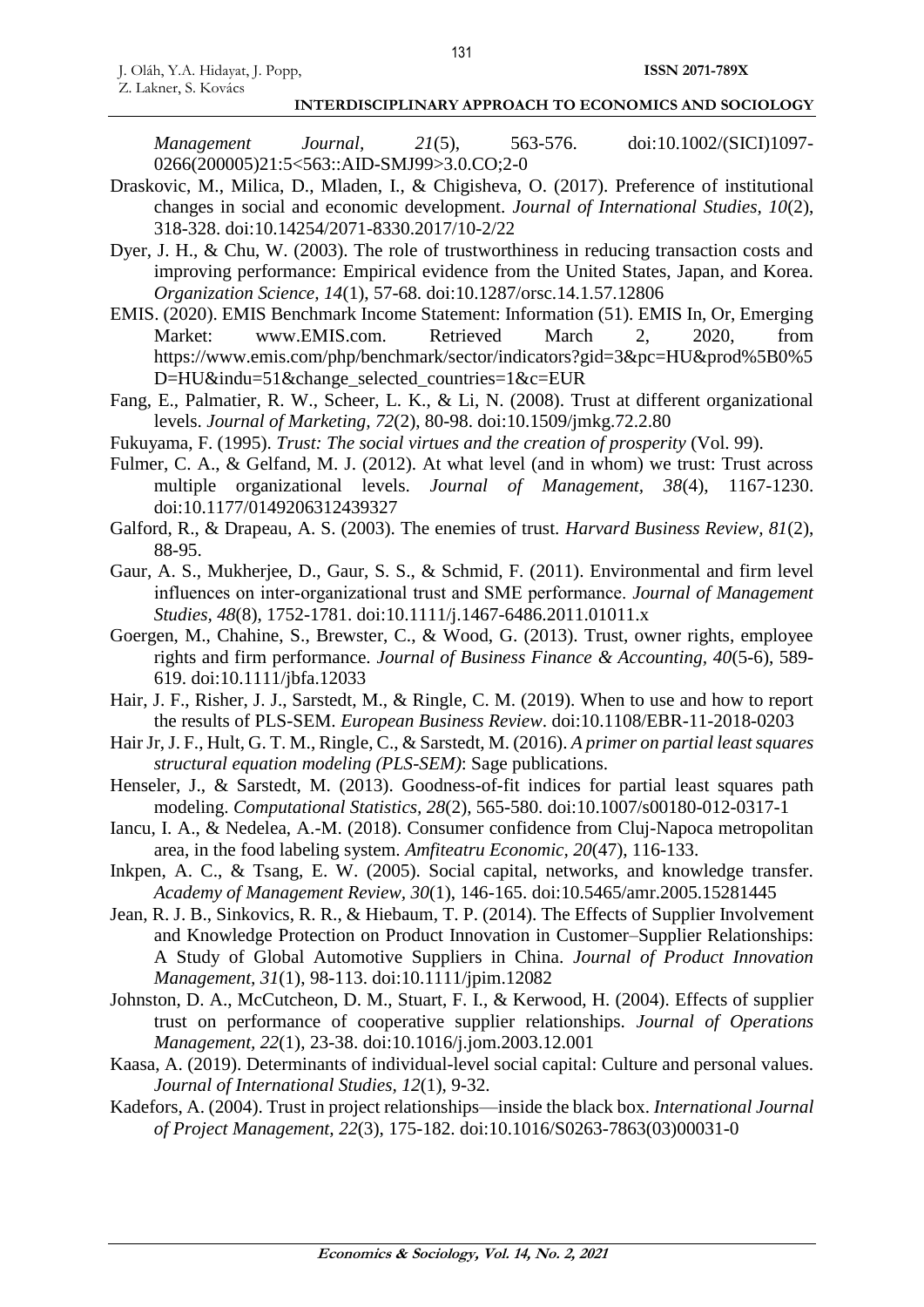- Kitchell, S. (1995). Corporate culture, environmental adaptation, and innovation adoption: a qualitative/quantitative approach. *Journal of The Academy of Marketing Science, 23*(3), 195-205. doi:10.1177/0092070395233004
- Kliestik, T., Misankova, M., Valaskova, K., & Svabova, L. (2018). Bankruptcy prevention: new effort to reflect on legal and social changes. *Science and Engineering Ethics, 24*(2), 791- 803. doi:10.1007/s11948-017-9912-4
- Kliestikova, J., Misankova, M., & Kliestik, T. (2017). Bankruptcy in Slovakia: international comparison of the creditor' s position. *Oeconomia Copernicana, 8*(2).
- Ključnikov<sup>1</sup>, A., Mura, L., & Sklenár, D. (2019). Information security management in SMEs: Factors of success, Entrepreneurship and Sustainability Issues. *Entrepreneurship and Sustainability Issues, 6*(4), 2081-2094. doi:10.9770/jesi.2019.6.4(37)
- Kovacova, M., Kliestik, T., Valaskova, K., Durana, P., & Juhaszova, Z. (2019). Systematic review of variables applied in bankruptcy prediction models of Visegrad group countries. *Oeconomia Copernicana, 10*(4), 743-772. doi:10.24136/oc.2019.034
- KSH (2020). *Value and distribution of gross value added by industry in 2018*. Kozponti Statisztikai Hivatal: www.ksh.hu. Retrieved May 13, 2020, from http://www.ksh.hu/docs/eng/xstadat/xstadat\_annual/i\_qpt002d.html
- Landry, R., Amara, N., & Lamari, M. (2002). Does social capital determine innovation? To what extent? *Technological Forecasting and Social Change, 69*(7), 681-701. doi:10.1016/S0040-1625(01)00170-6
- Lechman, E. (2018). Networks Externalities as Social Phenomenon in the Process ICT Diffusion. *Economics and Sociology, 11*(1), 22-43.
- Lee, Y., Cho, I., & Park, H. (2015). The effect of collaboration quality on collaboration performance: empirical evidence from manufacturing SMEs in the Republic of Korea. *Total Quality Management & Business Excellence, 26*(9-10), 986-1001. doi:10.1080/14783363.2015.1050169
- Levi, M. (1996). Social and unsocial capital: A review essay of Robert Putnam's Making Democracy Work. *Politics & Society, 24*(1), 45-55. doi:10.1177/0032329296024001005
- Lim, D.-H., Oh, J.-M., & Kwon, G.-H. (2016). Mediating effects of public trust in government on national competitiveness: Evidence from Asian countries. *International Review of Public Administration, 21*(2), 125-146. doi:10.1080/12294659.2016.1189196
- Maiga, A. S., & Jacobs, F. A. (2007). Activity-based cost management and manufacturing, operational and financial performance: A structural equation modeling approach. *Advances in Management Accounting, 16*, 217-260. doi:10.1016/S1474-7871(07)16008- 1
- Mari, I. (2010). 15 The dynamics of trust across cultures in family firms. *Organizational Trust*, 383.
- Maurer, I. (2010). How to build trust in inter-organizational projects: The impact of project staffing and project rewards on the formation of trust, knowledge acquisition and product innovation. *International Journal of Project Management, 28*(7), 629-637. doi:10.1016/j.ijproman.2009.11.006
- McAllister, D. J. (1995). Affect-and cognition-based trust as foundations for interpersonal cooperation in organizations. *Academy of Management Journal, 38*(1), 24-59. doi:10.5465/256727
- Meyer, N., & Meyer, D. F. (2017). Best practice management principles for business chambers to facilitate economic development: evidence from South Africa. *Polish Journal of Management Studies, 15*(1). doi:10.17512/pjms.2017.15.1.14
- Moeller, K. (2009). Intangible and financial performance: causes and effects. *Journal of intellectual capital*. doi:10.1108/14691930910952632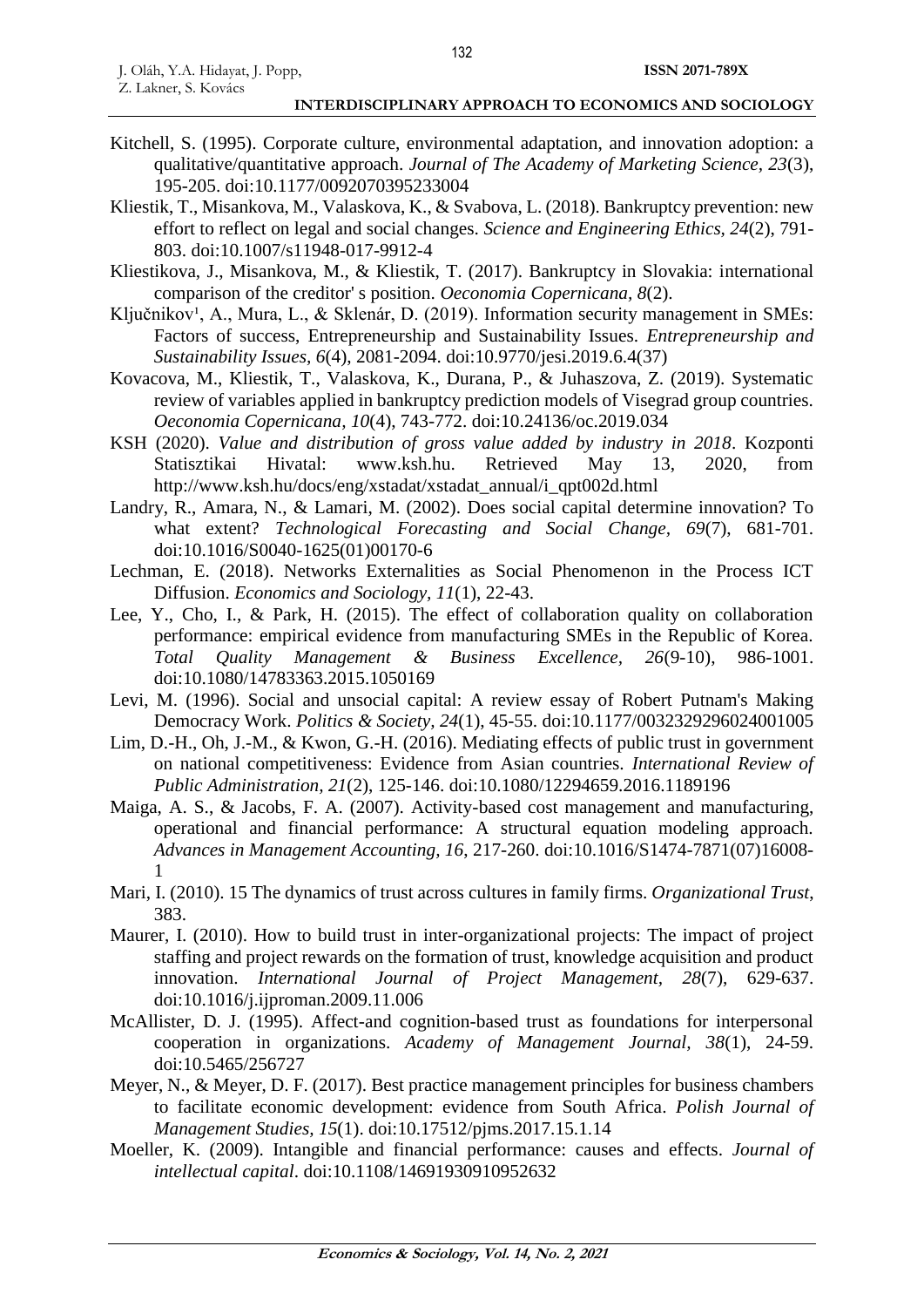- Molina-Morales, F. X., Martínez-Fernández, M. T., & Torlo, V. J. (2011). The dark side of trust: The benefits, costs and optimal levels of trust for innovation performance. *Long Range Planning, 44*(2), 118-133. doi:10.1016/j.lrp.2011.01.001
- Morgan, R. M., & Hunt, S. D. (1994). The commitment-trust theory of relationship marketing. *Journal of Marketing, 58*(3), 20-38. doi:10.1177%2F002224299405800302
- Mu, J., Peng, G., & Love, E. (2008). Interfirm networks, social capital, and knowledge flow. *Journal of Knowledge Management*.
- Mugarura, N. (2016). Different types of guarantee schemes and their usage in safeguarding against default risks in international commercial practice. *International Journal of Law and Management, 58*(5), 507-522. doi:10.1108/IJLMA-05-2015-0024
- Mura, L., Buleca, J., Hajduova, Z., & Andrejkovic, M. (2015). Quantitative Financial Analysis of Small and Medium Food Enterprises in a Developing Country. *Transformations in Business & Economics, 14*(1).
- Murphy, J. T. (2002). Networks, trust, and innovation in Tanzania's manufacturing sector. *World development, 30*(4), 591-619. doi:10.1016/S0305-750X(01)00131-0
- Myšková, R., & Hájek, P. (2019). Relationship between corporate social responsibility in corporate annual reports and financial performance of the US companies. *Journal of International Studies, 12*(1).
- Niazi, A., & Hassan, H. (2016). Trust and economic performance. *Review of International Business and Strategy*. doi:10.1108/RIBS-02-2016-0010
- Oláh, J., Bai, A., Karmazin, G., Balogh, P., & Popp, J. (2017). The role played by trust and its effect on the competiveness of logistics service Providers in Hungary. *Sustainability, 9*(12), 2303. doi:10.3390/su9122303
- Oláh, J., Popp, J., Máté, D., & Hidayat, Y. A. (2019a). Market structure and concentration ratio: Evidence of Information Technology companies in Hungary. *Forum Scientiae Oeconomia, 7*(3), 7-18. doi:10.23762/FSO \_VOL 7\_NO 3\_1
- Oláh, J., Yusmar, A., Máté, D., Novotny, Á., Popp, J., Lakner, Z., & Kovács, S. (2019b). A trust approach to the financial performance of information and communications technology enterprises. *Polish Journal of Management Studies, 20*(1). doi:10.17512/pjms.2019.20.1.29
- Palmatier, R. W., Dant, R. P., Grewal, D., & Evans, K. R. (2006). Factors influencing the effectiveness of relationship marketing: a meta-analysis. *Journal of Marketing, 70*(4), 136-153. doi:10.1509/jmkg.70.4.136
- Palmatier, R. W., Dant, R. P., Grewal, D., & Evans, K. R. (2018). Factors Influencing the Effectiveness of Relationship Marketing: A Meta-Analysis. *Journal of Marketing, 70*(4), 136-153. doi:10.1509/jmkg.70.4.136
- Porta, R. L., Lopez-De-Silane, F., Shleifer, A., & Vishny, R. W. (1996). *Trust in large organizations*. National Bureau of Economic Research. doi:10.3386/w5864
- Pratono, A. H. (2018). From social network to firm performance. *Management Research Review*. doi:10.1108/MRR-03-2017-0080
- Putnam, R. D. (1995). Tuning in, tuning out: The strange disappearance of social capital in America. *PS: Political Science & Politics, 28*(4), 664-683.
- Ravand, H., & Baghaei, P. (2016). Partial least squares structural equation modeling with R. *Practical Assessment, Research, and Evaluation, 21*(1), 11. doi:10.7275/d2fa-qv48
- Revilla, E., & Knoppen, D. (2015). Building knowledge integration in buyer-supplier relationships. *International Journal of Operations & Production Management*. doi:10.1108/IJOPM-01-2014-0030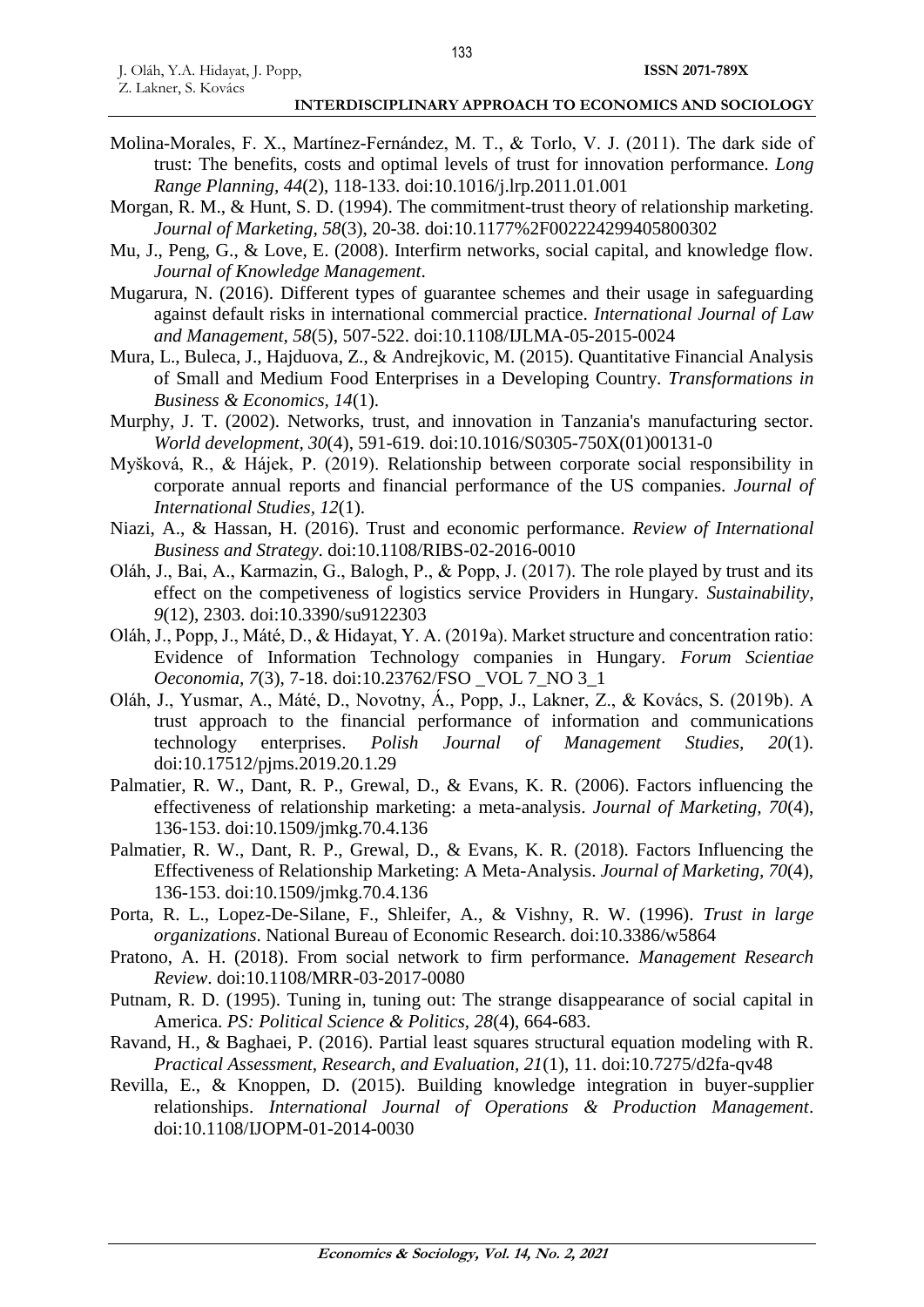- Rim, H., & Dong, C. (2018). Trust and distrust in society and public perception of CSR: a crosscultural study. *Social Responsibility Journal, 14*(1), 1-19. doi:10.1108/SRJ-01-2017- 0016
- Ring, P. S., & Van de Ven, A. H. (1992). Structuring cooperative relationships between organizations. *Strategic Management Journal, 13*(7), 483-498. doi:10.1002/smj.4250130702
- Sako, M. (1992). *Price, quality and trust: Inter-firm relations in Britain and Japan*: Cambridge University Press.
- Sako, M., & Helper, S. (1998). Determinants of trust in supplier relations: Evidence from the automotive industry in Japan and the United States. *Journal of Economic Behavior & Organization, 34*(3), 387-417. doi:10.1016/S0167-2681(97)00082-6
- Sanchez, G., Trinchera, L., & Russolillo, G. (2013). PLS-PM: tools for partial least squares path modeling (PLS-PM). *R package version 0.4, 1*.
- Sankowska, A. (2013). Relationships between organizational trust, knowledge transfer, knowledge creation, and firm's innovativeness. *The Learning Organization, 20*(1), 85- 100. doi:10.1108/09696471311288546
- Seppänen, R., Blomqvist, K., & Sundqvist, S. (2007). Measuring inter-organizational trust—a critical review of the empirical research in 1990–2003. *Industrial Marketing Management, 36*(2), 249-265. doi:10.1016/j.indmarman.2005.09.003
- Shahmehr, F. S., Khaksar, S. M. S., Zaefarian, R., & Talebi, K. (2015). How relational embeddedness affects business performance through trust: empirical research on emerging SMEs. *International Journal of Entrepreneurship and Small Business, 26*(1), 61-77. doi:10.1504/IJESB.2015.071320
- Smith, K. G., Carroll, S. J., & Ashford, S. J. (1995). Intra-and interorganizational cooperation: Toward a research agenda. *Academy of Management Journal, 38*(1), 7-23. doi:10.5465/256726
- Sroka, W. (2011). Problem of trust in alliance networks. *Organizacija, 44*(4), 101-108. doi:10.2478/v10051-011-0010-0
- Sroka, W., Cygler, J., & Gajdzik, B. (2014). The transfer of knowledge in intra-organizational networks: A case study analysis. *Organizacija, 47*(1), 24-34. doi:10.2478/orga-2014- 0003
- Suseno, Y., & Ratten, V. (2007). A theoretical framework of alliance performance: The role of trust, social capital and knowledge development. *Journal of Management & Organization, 13*(1), 4-23. doi:10.1017/S1833367200003874
- Tenenhaus, M., Vinzi, V. E., Chatelin, Y.-M., & Lauro, C. (2005). PLS path modeling. *Computational Statistics & Data Analysis, 48*(1), 159-205. doi:10.1016/j.csda.2004.03.005
- Todorović, S., Radišić, M., Takači, A., Borocki, J., & Kliestikova, J. (2019). Impact of internal additional compensations policy on revenues in cross-sectoral SME environment. *European Journal of International Management, 13*(6), 843-863. doi:10.1504/EJIM.2019.102838
- Tsai, W., & Ghoshal, S. (1998). Social capital and value creation: The role of intrafirm networks. *Academy of Management Journal, 41*(4), 464-476. doi:10.5465/257085
- Uzzi, B. (1996). The sources and consequences of embeddedness for the economic performance of organizations: The network effect. *American sociological review*, 674-698. doi:10.2307/2096399
- Vaccaro, A., Parente, R., & Veloso, F. M. (2010). Knowledge management tools, interorganizational relationships, innovation and firm performance. *Technological Forecasting and Social Change, 77*(7), 1076-1089. doi:10.1016/j.techfore.2010.02.006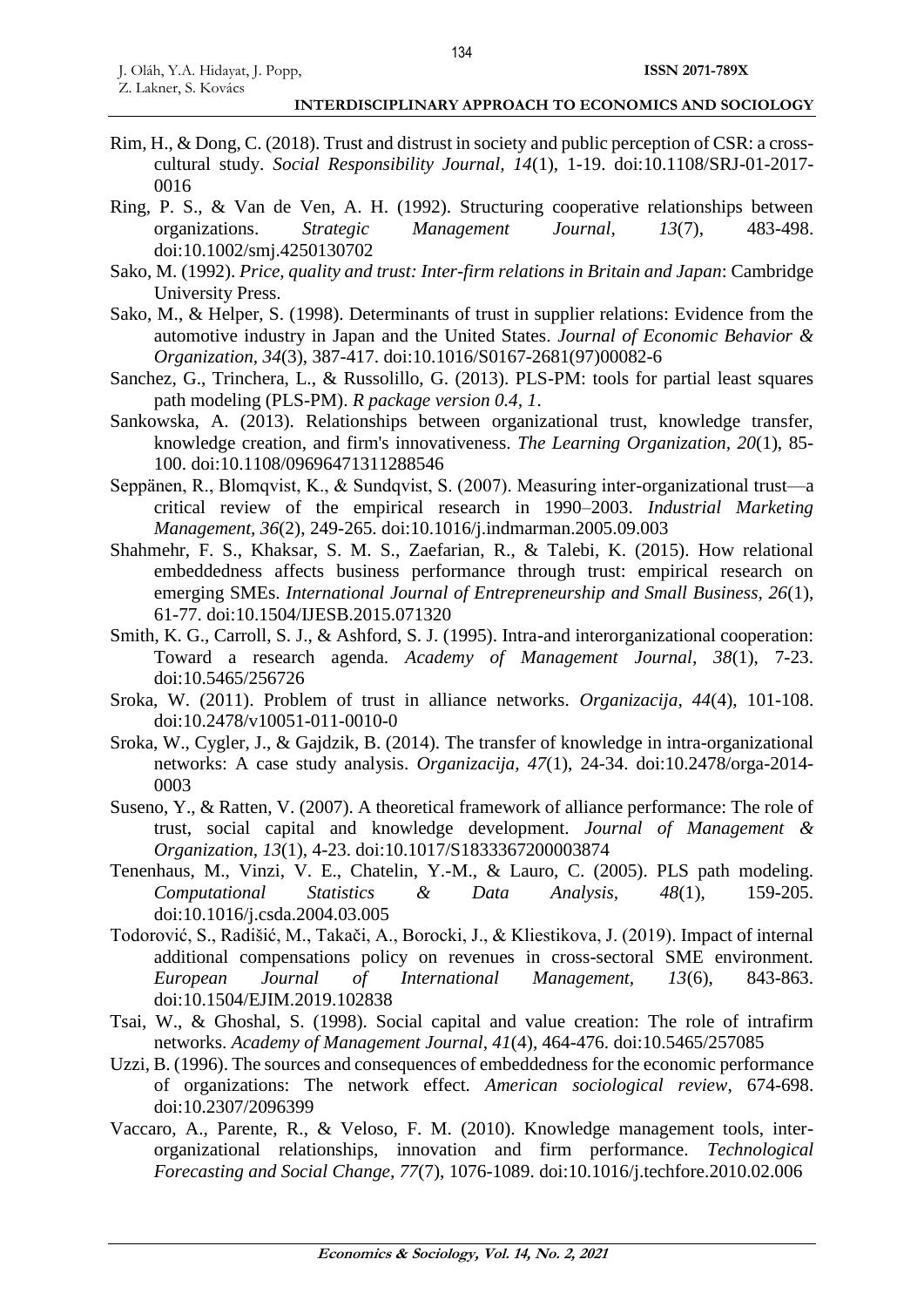- Vanhala, M., & Dietz, G. (2015). HRM, trust in employer and organizational performance. *Knowledge and Process Management, 22*(4), 270-287. doi:10.1002/kpm.1491
- Vaníčková, R., & Szczepańska-Woszczyna, K. (2020). The importance of organizational culture for innovation in the company. *Polish Journal of Management Studies, 21*(2), 425-445. doi:10.17512/pjms.2020.21.2.30
- Vasa, L., Baranyai, Z., Kovacs, Z., & Szabo, G. G. (2014). Drivers of trust: some experiences from Hungarian agricultural cooperatives. *Journal of International Food & Agribusiness Marketing, 26*(4), 286-297. doi:10.1080/08974438.2013.833567
- Wang, L., Yeung, J. H. Y., & Zhang, M. (2011). The impact of trust and contract on innovation performance: The moderating role of environmental uncertainty. *International Journal of Production Economics, 134*(1), 114-122. doi:10.1016/j.ijpe.2011.06.006
- Wei, H.-L., Wong, C. W., & Lai, K.-h. (2012). Linking inter-organizational trust with logistics information integration and partner cooperation under environmental uncertainty. *International Journal of Production Economics, 139*(2), 642-653. doi:10.1016/j.ijpe.2012.05.036
- Williamson, O. E. (1988). Corporate finance and corporate governance. *The Journal of Finance, 43*(3), 567-591.
- Williamson, O. E. (1993a). Calculativeness, trust, and economic organization. *The Journal of Law and Economics, 36*(1, Part 2), 453-486. doi:10.1086/467284
- Williamson, O. E. (1993b). Transaction cost economics and organization theory. *Industrial and Corporate Change, 2*(2), 107-156. doi:10.1093/icc/2.2.107
- Wiroto, D. W., & Taan, H. (2019). Business Continuity, Motivation, and Social Conditions of Young Entrepreneurs. *Economics & Sociology, 12*(4), 166-332. doi:10.14254/2071- 789X.2019/12-4/10
- Zaheer, A., McEvily, B., & Perrone, V. (1998). Does trust matter? Exploring the effects of interorganizational and interpersonal trust on performance. *Organization Science, 9*(2), 141-159. doi:10.1287/orsc.9.2.141
- Zaheer, A., & Venkatraman, N. (1995). Relational governance as an interorganizational strategy: An empirical test of the role of trust in economic exchange. *Strategic Management Journal, 16*(5), 373-392. doi:10.1002/smj.4250160504
- Zvaríková, K., & Majerová, J. (2014). Financial literacy in the Slovak Republic. *Procedia-Social and Behavioral Sciences, 10*, 1106-1115. doi:10.1016/j.sbspro.2013.12.957.